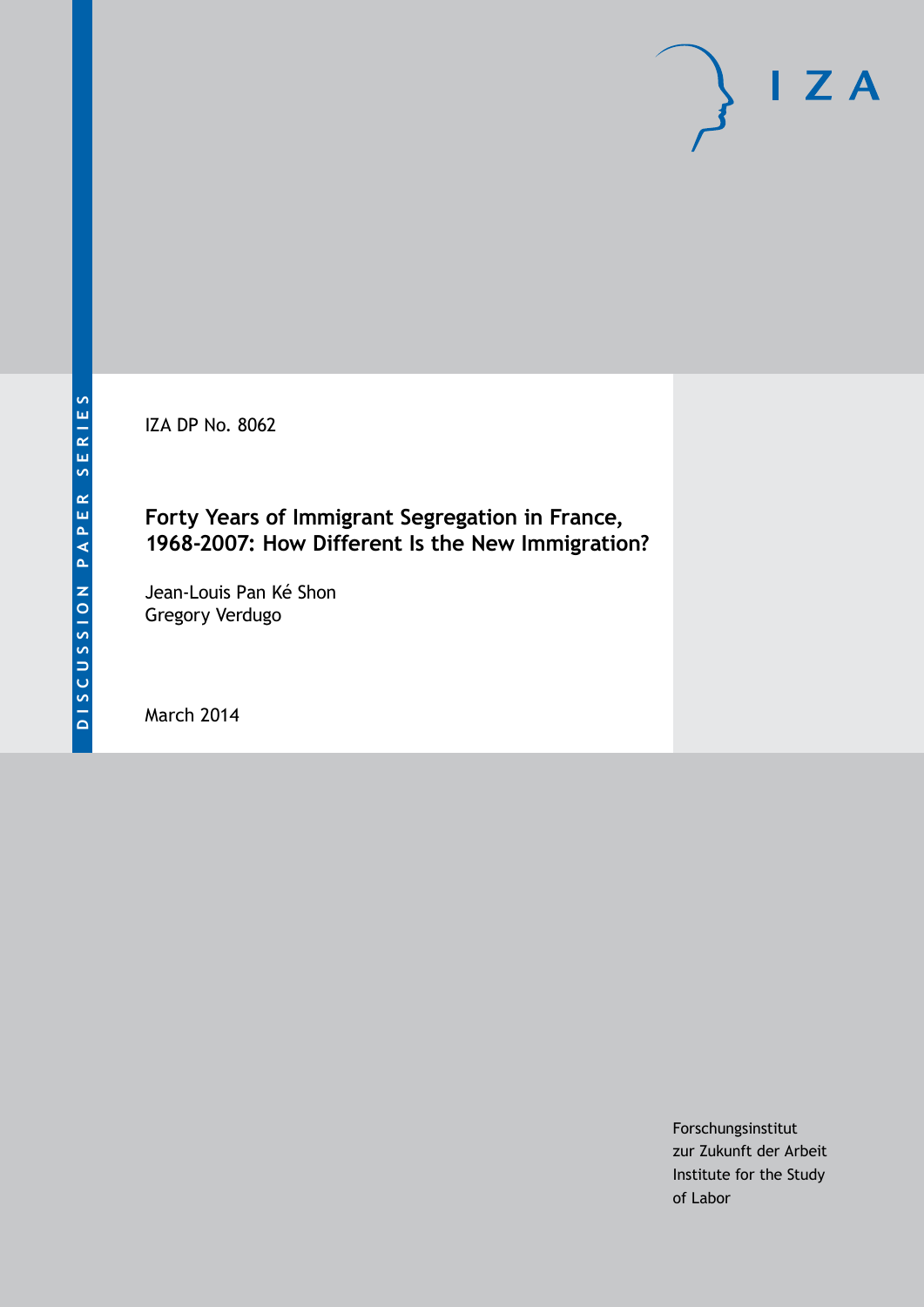# **Forty Years of Immigrant Segregation in France, 1968-2007: How Different Is the New Immigration?**

**Jean-Louis Pan Ké Shon**

*CREST-LSQ*

### **Gregory Verdugo**

*Banque de France and IZA*

### Discussion Paper No. 8062 March 2014

IZA

P.O. Box 7240 53072 Bonn **Germany** 

Phone: +49-228-3894-0 Fax: +49-228-3894-180 E-mail: [iza@iza.org](mailto:iza@iza.org)

Any opinions expressed here are those of the author(s) and not those of IZA. Research published in this series may include views on policy, but the institute itself takes no institutional policy positions. The IZA research network is committed to the IZA Guiding Principles of Research Integrity.

The Institute for the Study of Labor (IZA) in Bonn is a local and virtual international research center and a place of communication between science, politics and business. IZA is an independent nonprofit organization supported by Deutsche Post Foundation. The center is associated with the University of Bonn and offers a stimulating research environment through its international network, workshops and conferences, data service, project support, research visits and doctoral program. IZA engages in (i) original and internationally competitive research in all fields of labor economics, (ii) development of policy concepts, and (iii) dissemination of research results and concepts to the interested public.

<span id="page-1-0"></span>IZA Discussion Papers often represent preliminary work and are circulated to encourage discussion. Citation of such a paper should account for its provisional character. A revised version may be available directly from the author.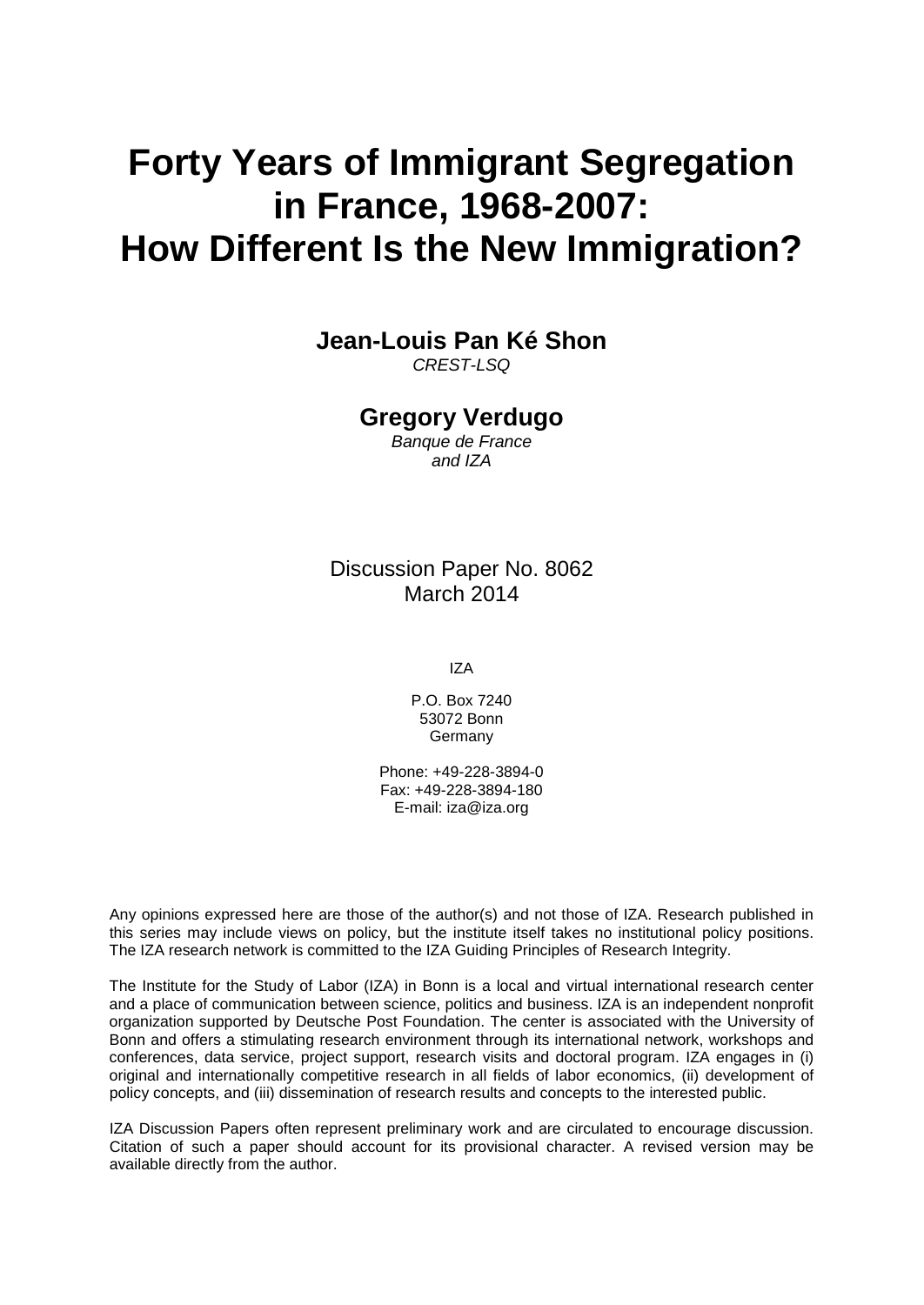IZA Discussion Paper No. 8062 March 2014

# **ABSTRACT**

## **Forty Years of Immigrant Segregation in France, 1968-2007: How Different Is the New Immigration?[\\*](#page-1-0)**

Analysing restricted access census data, this paper examines the long-term trends of immigrant segregation in France from 1968 to 2007. Similar to other European countries, France experienced a rise in the proportion of immigrants in its population that was characterised by a new predominance of non-European immigration. Despite this, average segregation levels remained moderate. While the number of immigrant enclaves increased, particularly during the 2000s, the average concentration for most groups decreased because of a reduction of heavily concentrated census tracts and census tracts with few immigrants. Contradicting frequent assertions, neither mono-ethnic census tract nor ghettoes exist in France. By contrast, many immigrants live in census tracts characterised by a low proportion of immigrants from their own group and from all origins. A long residential period in France is correlated with lower concentrations and proportion of immigrants in the census tract for most groups, though these effects are sometimes modest.

JEL Classification: J61

Keywords: immigration, spatial segregation, France

Corresponding author:

Gregory Verdugo Banque de France 31 rue Croix-des-petits-champs 75049 Paris Cedex 01 France E-mail: [gregory.verdugo@banque-france.fr](mailto:gregory.verdugo@banque-france.fr)

\* The authors accessed the Census data via the Centre d'accès sécurisé distant (CASD), dedicated to the use of authorized researchers, following the approval of the Comité français du secret statistique. This research was partially supported by a French State grant ANR-10- EQPX-17 (Centre d'accès sécurisé aux données - CASD). We thank three anonymous referees for insightful comments. Jean-Louis Pan Ké Shon would also like to thank Loïc Wacquant for his comments during discussions in the early stage of this project. This paper does not necessarily reflect the views of the Banque de France.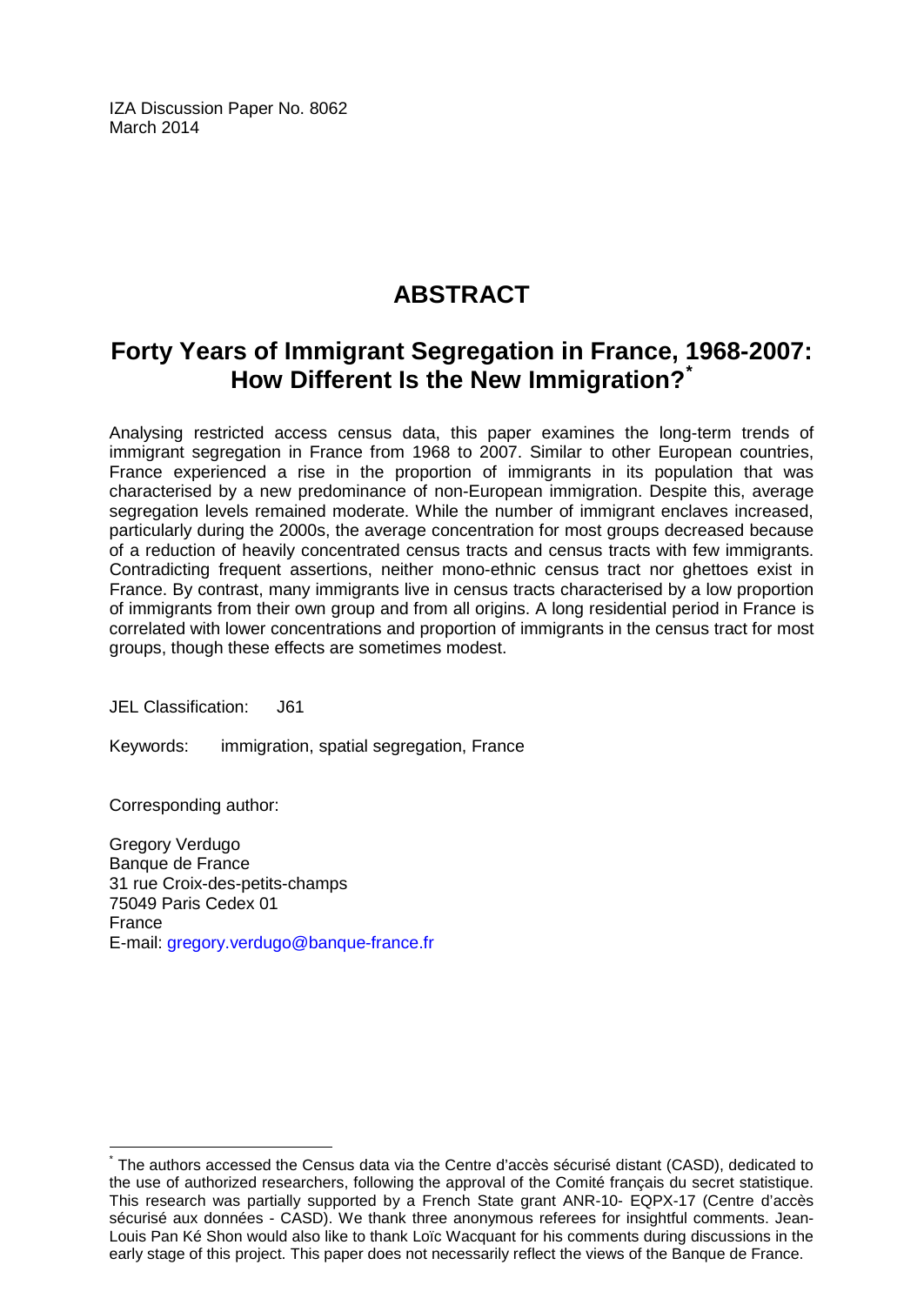#### **Introduction**

Many observers believe that immigrant segregation in France and in Western Europe has generally intensified during recent decades. High levels of spatial segregation and even ghettoisation could prevent the integration of immigrant minorities into their host society, thus causing them to live "separate lives" across fragmented communities. In this view, spatial segregation correlates with increased risks of interethnic conflicts, thereby threatening the social cohesion of Western societies. These negative assumptions have disseminated throughout the political spectrum and have unsurprisingly influenced several European researchers (for a critical analysis of these views, see Wacquant, 1989, 2007; Peach, 1996, 2009; Simpson, 2007).

However, the focus of many ethnographic studies on civil unrest in the most deprived and segregated neighbourhoods, such as Clichy-sous-Bois (e.g., Kepel, 2011 and to a lesser extent Lagrange, 2006; Lapeyronnie, 2008), produces a distorted image of segregation compared with the realities of segregation, which are considerably less dramatic for most immigrants. In practice, most recent research on France overlooks the silent integration of many immigrants and their uneventful presence in neighbourhoods where various ethnic groups live near a majority of native-born people (Verdugo, 2011).

In addition, several dimensions of the spatial incorporation of immigrants in France remain unexplored. Although recent research has documented the concentration of immigrants across municipalities (Safi 2009) and across the neighbourhoods of Paris (Préteceille 2009), other crucial aspects, such as the proportion of the population groups living in immigrant enclaves and the effect of the length of stay in the host country, remain imperfectly known. Moreover, there is no consistent long term measure of the evolution of immigrant segregation at a geographical level below the municipality allowing us to analyse how various dimensions of immigrant segregation have evolved over time.

2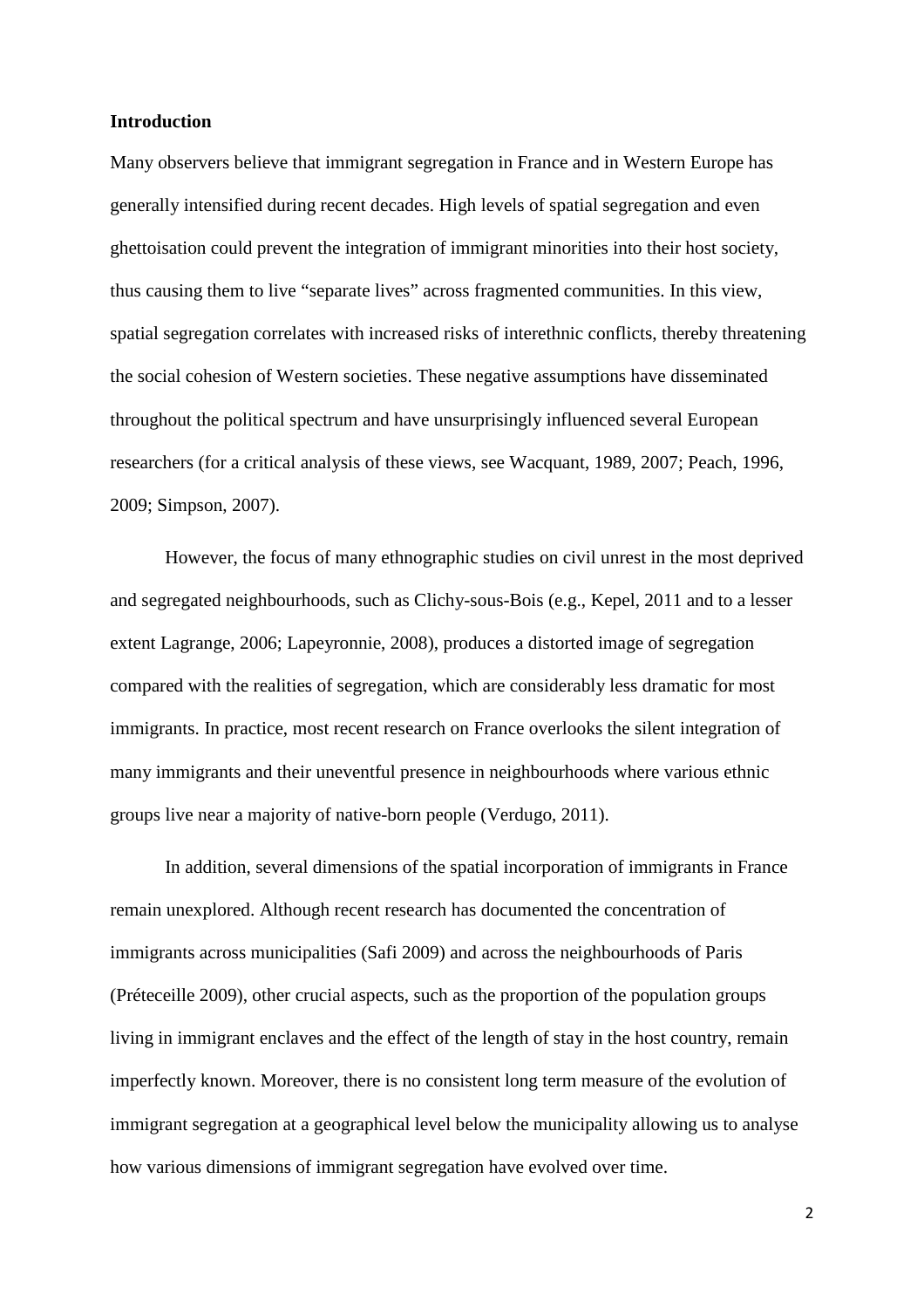In this paper, we extend the literature by documenting the evolution of immigrant segregation in France using the most uniform possible measures of segregation at the census tract level over 39 years, from 1968 to 2007. The retrospective examination of segregation over a long period of time and across different groups of immigrants provides a broad overview of segregation during a period of important changes in the composition of immigration. Similar to many European countries, the proportion of immigrants from southern Europe has decreased, and non-European immigration has become predominant. These compositional changes had important consequences in the relative proportion of each group in the population and hence on segregation patterns, which merit exploration.

We first describe the relationship between our study and the existing debates in Europe or elsewhere on immigrant segregation (Section 1) and then describe the data and methods used (Section 2). Economic circumstances have been considerably more disadvantageous for Sub-Saharan and North African immigrants who arrived since the mid-1970s than for their predecessors. In addition, the former's average length of residence in France has been briefer compared with southern European immigrants (Section 3). By analysing restricted access data from the most recent six French censuses, we find that the concentration of immigrants from Maghreb and southern Europe across census tracts decreased between 1968 and 1990 and that it has remained broadly constant or increased slightly from 1990 to 2007. In an apparent paradox, the increased proportion in the population of immigrants from Maghreb or Portugal accompanied a rapid reduction in the concentration of these groups during the 1970s (Section 4).

A close examination of spatial concentration in 2007 also reveals that segregation in France is not mono-ethnic, whether Arab or African (Section 5). The overwhelming majority of immigrants live in census tracts in which the proportion of their national group in the population is less than 5%.

3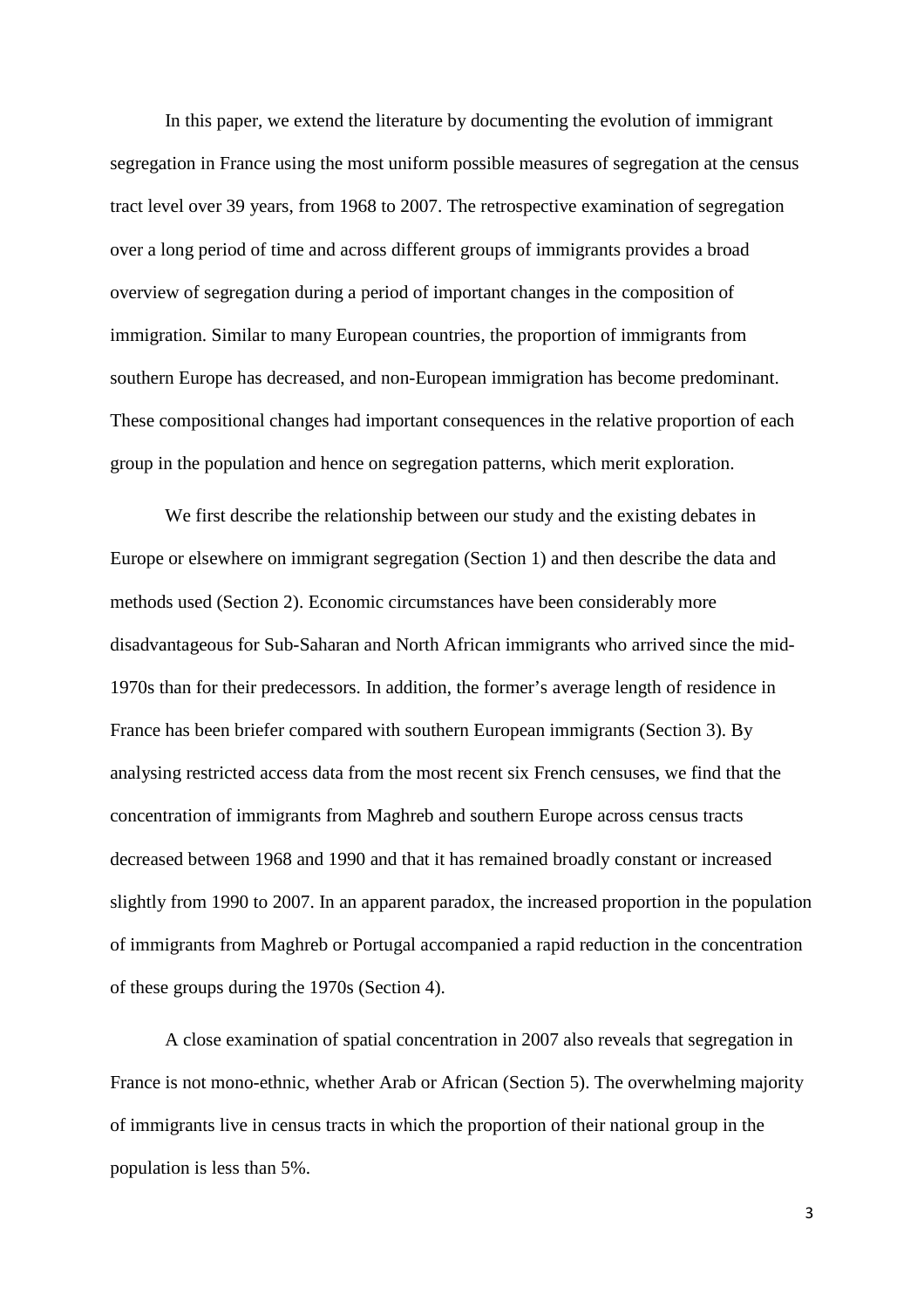Over the studied period, the average proportion of immigrants in the census tract tends to increase, particularly during the 2000s, reflecting, in part, their increase in the in the population. However, most immigrants are living in census tracts where immigrants from all origins are not disproportionately overrepresented. In 2007, only one-fifth of immigrants lived in census tracts comprised of more than 30% immigrants that are often conventionally defined as immigrant enclaves, whereas most immigrants live in census tracts where immigrants are considerably less concentrated (Section 6).

Finally, we quantify, for different cohorts of immigrants observed in 1999 and 2007, how much the concentration and the proportion of immigrants in the census tract improves with how long they live in France (Section 7). We find that concentration and isolation diminish with length of residence for non-European immigrants but that these trends tend to vary between groups and are sometime modest.

#### **1 – The mechanics of immigrant segregation from a European perspective**

The segregation of immigrants partly reflects the fact that their characteristics differ from those of natives in various aspects. Many immigrants have social traits that are less favourable for employment (i.e., lower education level or language ability) and tend to be more sensitive to economic downturns. However, the matching of housing costs and incomes is moderated by many other forces (Farley, 1995). In particular, housing discrimination affects immigrants by limiting the access to some neighbourhoods because of the systemic action of private landlords or local public housing authorities (Kirszbaum, 2008; Tanter et Toubon, 1999). Housing policies are also important in Europe, where many immigrants live in social housing (Musterd, 2005). In particular, the accessibility of social housing to immigrants and the spatial distribution of social housing across and within urban agglomerations have been shown to influence the concentration of immigrants between and within cities (Bonnal et al., 2012; Verdugo, 2012).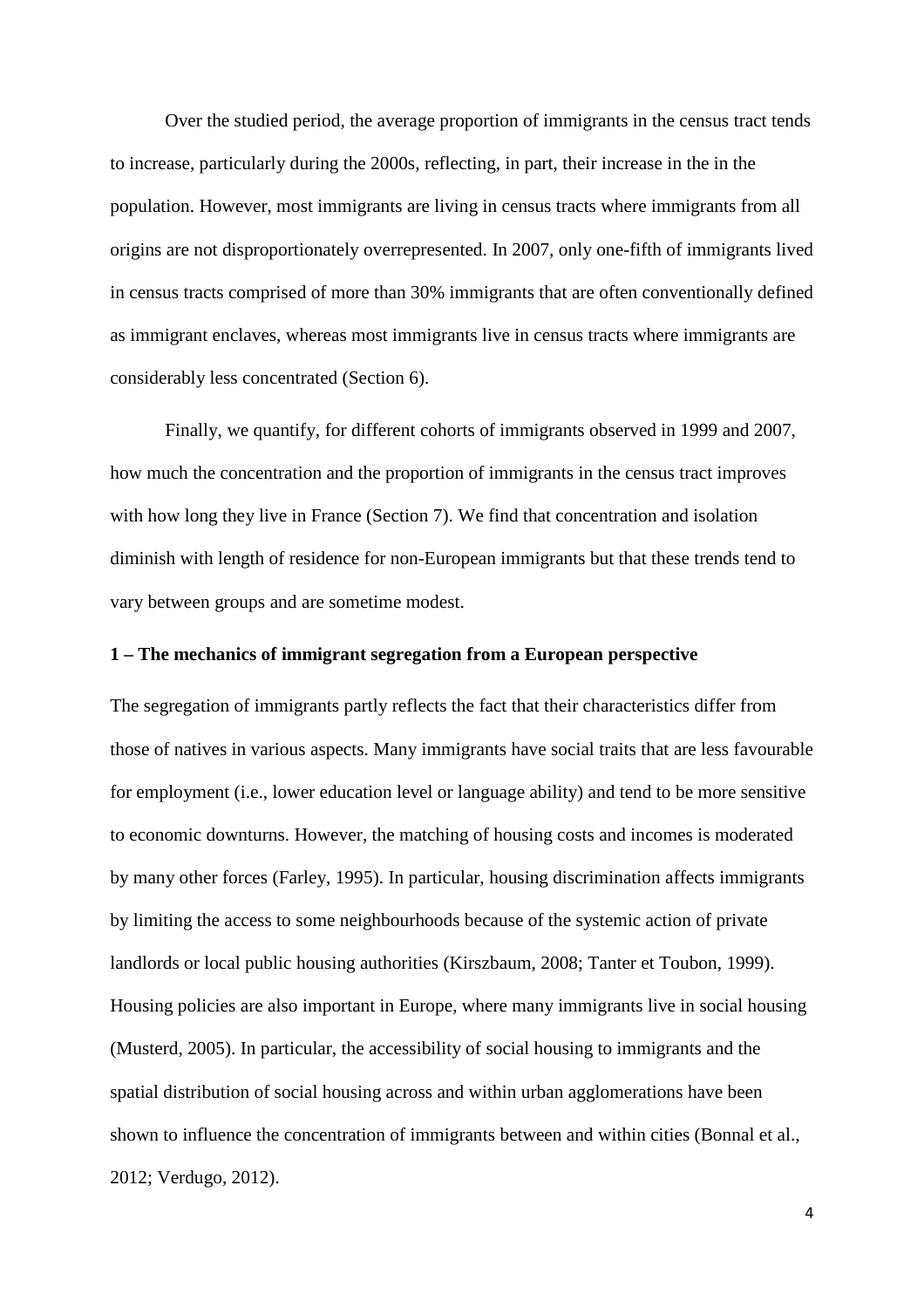The segregation of immigrants must also be interpreted as a dynamic phenomenon due to the contrasting effects of immigrant inflows, outflows and the progressive spatial incorporation of the existing population of immigrants. The length of stay in France varies widely across groups of immigrants who arrived during more and less favourable economic periods. Newly arrived immigrants often live disproportionately in port-of-entry neighbourhoods located in large cities, characterised by a large presence of immigrants (Simpson, 2005; Simpson et al*.,* 2008; Bolt et al., 2008; Zorlu and Mulder, 2010). By contrast, as their economic and social outcomes improve, immigrants already settled tend to incorporate over time through positive residential mobility, which usually implies greater contact with majority members (Massey and Denton 1988).

However, measuring the relationship between incorporation and years of residence is complicated because complete trajectories are, by definition, not observed for recent immigrants, and researchers can only extrapolate the future evolution for more recently arrived cohorts. These complications imply that an investigation of incorporation patterns using cross-section data can generate erroneous conclusions if the data exhibit strong cohort specificities (see e.g., Borjas 1985; Abramitzky et al. 2012).

In addition, neighbourhoods must be perceived as dynamic environments where residential mobility is permanent (Manley and van Ham, 2011). Most neighbourhoods are far from being completely homogenous, either ethnically or socially. Residential mobility and spatial dispersion are major phenomena, even in ethnically concentrated neighbourhoods (Simpson, 2004, 2005, 2007; Simpson et al*.,* 2008). In France, Sweden, Norway and the Netherlands, considerable spatial mobility has been documented, often into neighbourhoods with better characteristics for immigrants of all origins (Bråmå, 2008; Musterd and van Kempen, 2009; Pan Ké Shon, 2010; Andersson et al*.*, 2010), thus suggesting an ongoing, progressive incorporation process.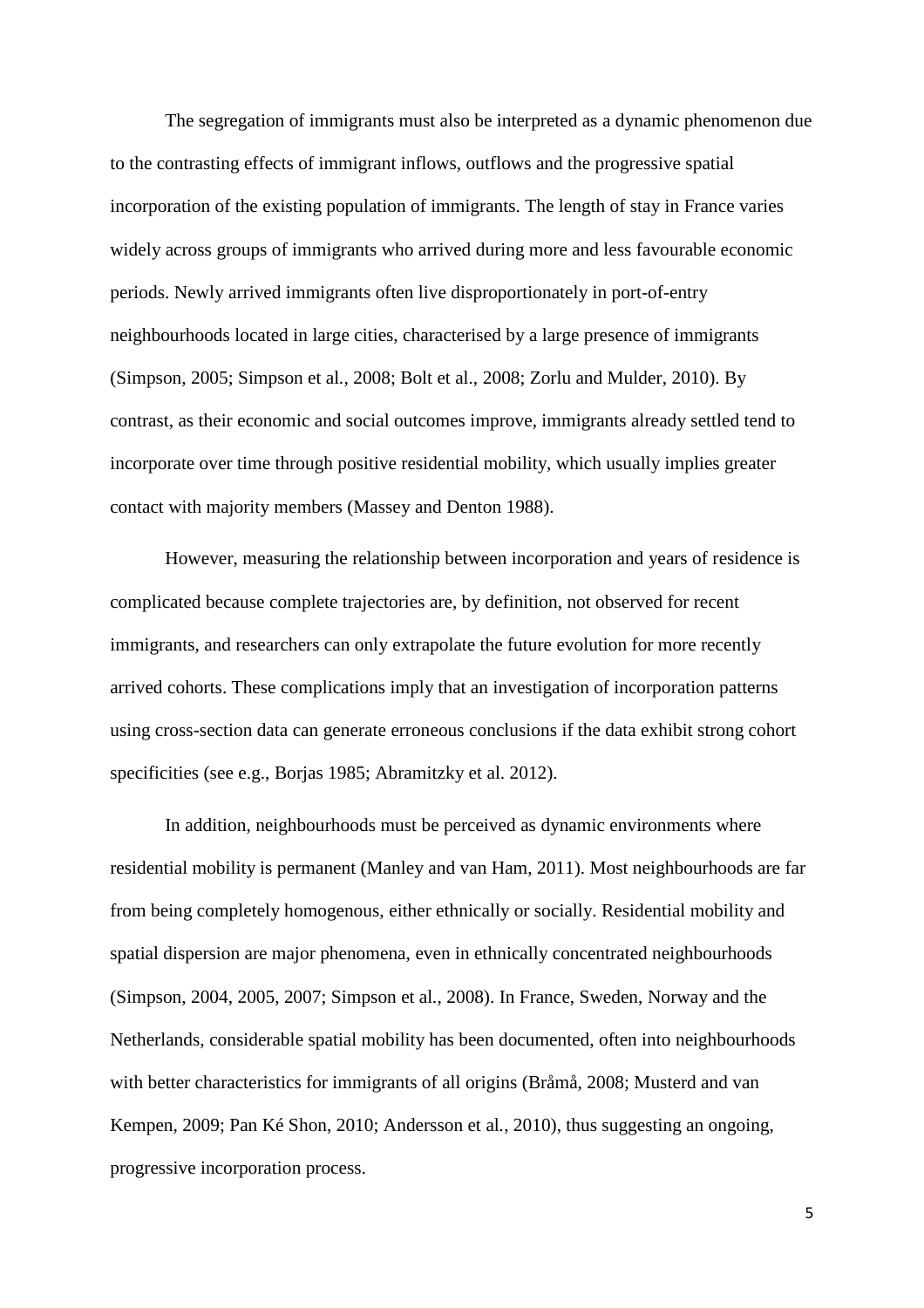#### **2 – Data and methods**

#### *2.1- Data*

 $\overline{a}$ 

This study uses 25% sample extracts of the 1968, 1975, 1982, 1990, 1999 and 2007 French population censuses. In contrast to previous censuses, the 2007 census was based on the aggregation of five annual census surveys. While previous longitudinal studies had to rely, for confidentiality purposes, on large spatial divisions such as municipality (Safi 2009), we were able to use a restricted access version containing detailed information on location and nationality at the census block level for all years.

The estimates are calculated at the census tract level, and our aim was to use the most homogenous units possible over time. For the 1999 and 2007 censuses, we use the "*Ilots Regroupés pour l'Information Statistique*" (IRIS), a socio-spatial division equivalent to a census tract introduced by the "Institut National de la Statistique et des Études Économiques" (INSEE), the French statistical institute in 1999 for municipalities of at least 10,000 inhabitants. It delineates geographic areas with an average population of 2,500, as defined by geographical criteria such as major streets, railway lines and watercourses. However, the IRISs are unavailable for censuses before 1999. To measure the evolution of segregation using a homogeneous level from 1968 to 1990, we constructed "pseudo-IRISs" using information from the location of households at the census block level. $<sup>1</sup>$  To do so, we designed</sup> an algorithm aggregating adjacent census blocks to create a zone with a population of approximately 2,500 inhabitants.

A comparison between indices of dissimilarity estimated with IRISs or pseudo-IRISs in 1999, where IRISs are available and pseudo-IRISs can be constructed, indicates relatively

 $<sup>1</sup>$  A census block is the smallest geographic unit used by the INSEE. It is a spatial division</sup> containing on average 500 individuals.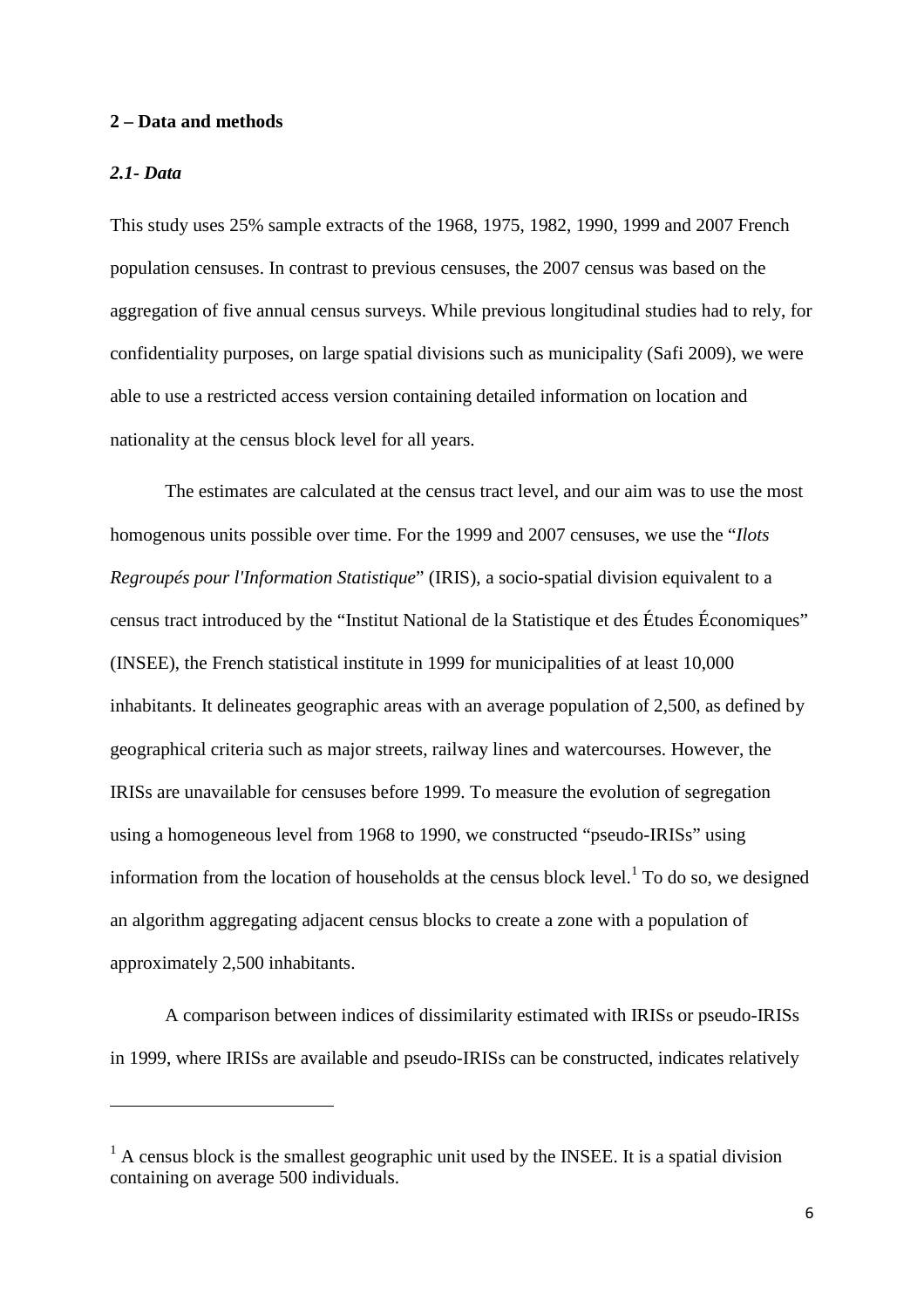negligible differences between the two indices; indices obtained with pseudo-IRISs were between 1 and 2 percentage points lower than those obtained using IRISs. These small differences suggest that the use of pseudo IRIS might be relatively innocuous for measuring segregation patterns.

A limitation of the French census data is that the arrival year in France was not collected in censuses prior to 1999. Consequently, when we analyse how the spatial incorporation of immigrants varies with their length of stay in France across cohorts, we must rely exclusively on 1999 and 2007 census data.

#### *2.2- Measurement of segregation*

 $\overline{a}$ 

Because immigrants are concentrated in large urban areas and rarely reside in rural areas and small cities, the sample is restricted to urban units<sup>2</sup> containing at least 50,000 inhabitants. We focus on two indices of residential segregation, dissimilarity and isolation, which are related to two crucial dimensions of segregation, evenness and exposure, respectively (Massey and Denton, 1988). The index of dissimilarity (henceforth, ID) estimates the proportion of individuals from a particular group who would need to change the census tract for their group and the rest of the population to be distributed in identical proportions in all census tracts (or other socio-spatial divisions). The index is given by:

$$
ID_u = \frac{1}{2} \sum_{i \in u} \left| \frac{G_{iu}}{G_u} - \frac{N_{iu}}{N_u} \right|
$$

where for each urban unit  $u$ , the IDs are calculated at the IRIS level  $i$ , using immigrants of a given national origin or geocultural region with respect to the rest of the population. The term  $G_{\mu\nu}$  denotes the number of immigrants living in census tract *i*, and  $G_{\mu}$  is the total number of

 $2^2$  An urban unit is defined by the INSEE as a set of municipalities consisting of a continuous built-up area and a population of at least 2,000 inhabitants.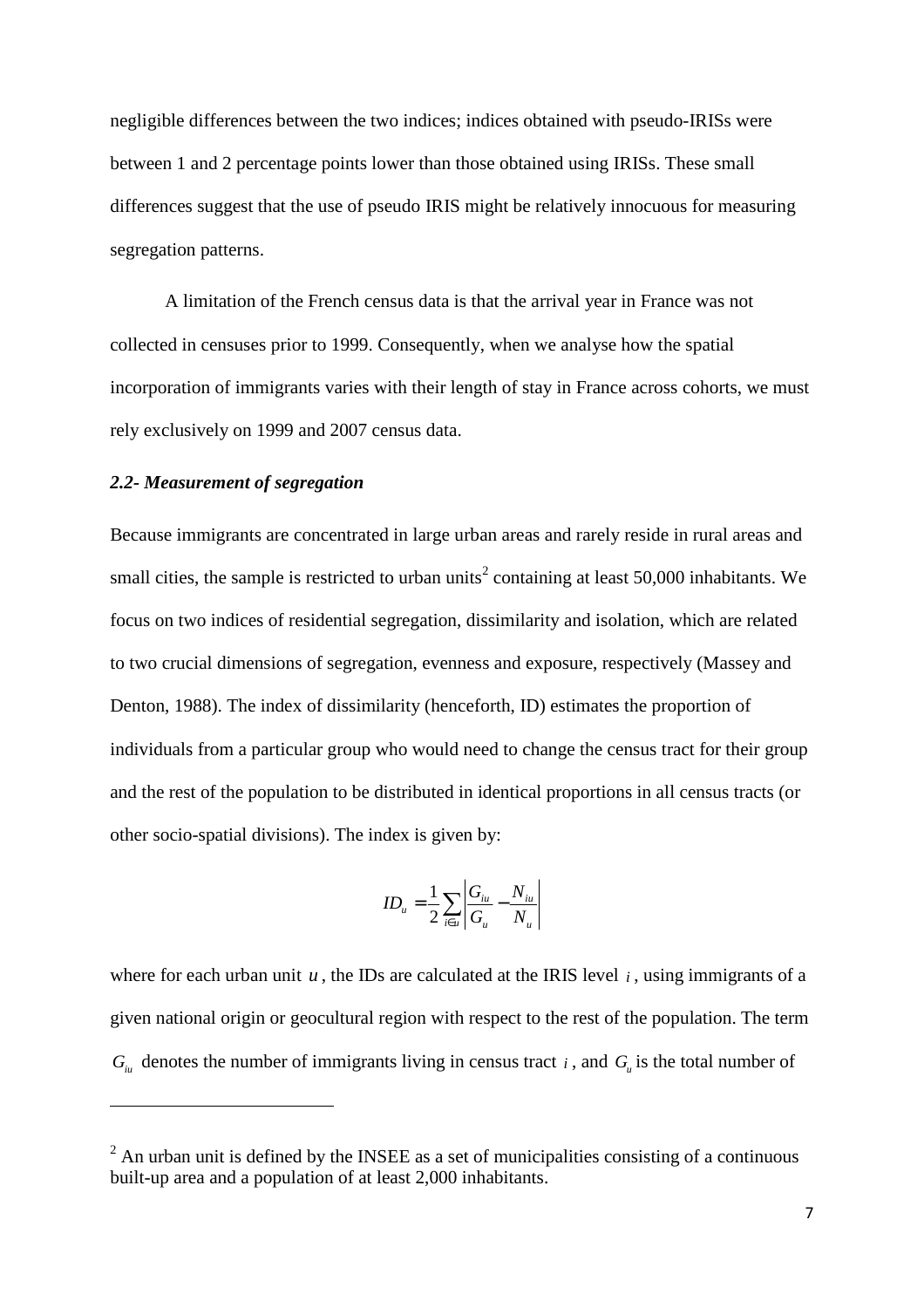immigrants in the urban unit. The terms  $N_{i\mu}$  and  $N_{\mu}$  refer to the number of inhabitants in the census tract and in the urban area, respectively who do not belong to the immigrant group, which by definition includes immigrants from other groups.

To calculate the "average" dissimilarity for the entire population of the immigrant group, we follow Cutler et al*.* (2008) and report the weighted average index of dissimilarity *ID* across urban units, weighted by the proportion of the immigrant group in each urban unit:

$$
ID = \sum_{u} \frac{G_u}{G} \times ID_u
$$

where *G* is the total number of immigrants from a group across all urban units in the population. We exclude urban units with fewer than 500 individuals in the immigrant group from the weighted average ( $G<sub>u</sub> > 500$ ).

We measure isolation following Bell (1954) by using the percentage of the immigrant group in the area occupied by the average immigrant from the group. The index is given by:

$$
I_{u} = \sum_{i \in u} \frac{G_{iu}}{G_{u}} \times \frac{G_{iu}}{population_{iu}}
$$

where *population*<sub>iu</sub> refers to the total population of tract u. As for the dissimilarity index, we calculate a weighted average across urban areas using the proportion of immigrants in each urban unit as the weight.

One difficulty in interpreting the dissimilarity indexes is that they might differ from zero even if the group is allocated randomly across units (Carrington and Trostke, 1997). In practice, the risks of obtaining non-zero indexes in the case of a random allocation are substantially larger for small groups. The isolation index is also, by definition, sensitive to the overall size of the immigrant group under consideration. Consequently, longitudinal and cross-sectional comparisons of segregation indices are difficult to interpret unless the groups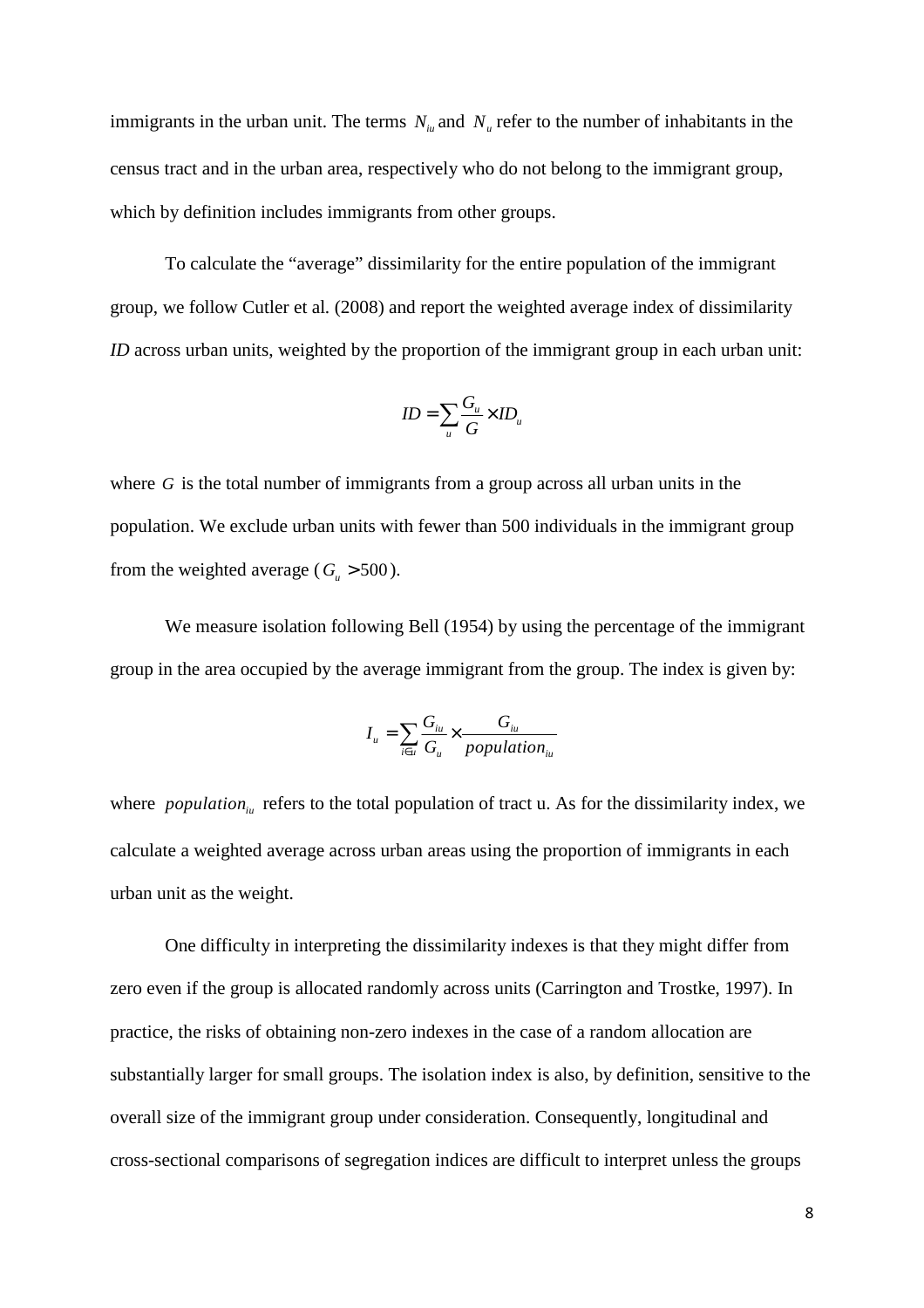are of equal size in a given year and over time. To address this issue, we estimate the dissimilarity and isolation index that would have been observed for each group in each urban area if the allocation across census tracts had been random. Specifically, we simulate '*random indexes*' 10 times to obtain an average random dissimilarity and isolation index.<sup>3</sup> Then, we calculate an adjusted index using the difference between the observed and the random index for each group. This index can be interpreted as part of the standard index, which cannot be explained by the random allocation of the group across census tracts.<sup>4</sup>

The segregation indices, such as those considered above, are useful to describe the average evolution of segregation across groups and over time. However, as shown by Bell and Machin (2013) in the case of the UK, these indices might conceal important changes in the distribution of immigration across areas. In particular, Bell and Machin (2013) found that it is possible to observe a decrease in average segregation indices and an increase in the proportion of mildly segregated neighbourhoods simultaneously. This can happen if a decrease in the proportion of heavily segregated neighbourhoods outweighs the effect of an increase in the proportion of immigrants in mildly segregated neighbourhoods. To document more clearly how segregation patterns have changed over time, we report, in addition to the indices, the distribution of immigrants across census tracts with different proportions of immigrants from their own group and from all groups in their population.

#### *2.3 – Limitation of the study*

 $\overline{a}$ 

 $3$  Because of the large sample size of the census data, the estimates of the average random dissimilarity indexes for all groups require approximately 30 hours per census year. In practice, these simulations exhibited extremely small standard deviations (less than 0.01 for most groups). We also experimented with 50 simulations for certain groups and found the results qualitatively identical.

<sup>&</sup>lt;sup>4</sup> By definition, the 'random' isolation index approximately equals the share of the immigrant group in the urban area population. Consequently, our approach is equivalent to subtracting the percentage of the group in the total population from the original isolation index, as performed by Cutler et al. (2008). Empirically, both methods yield similar results.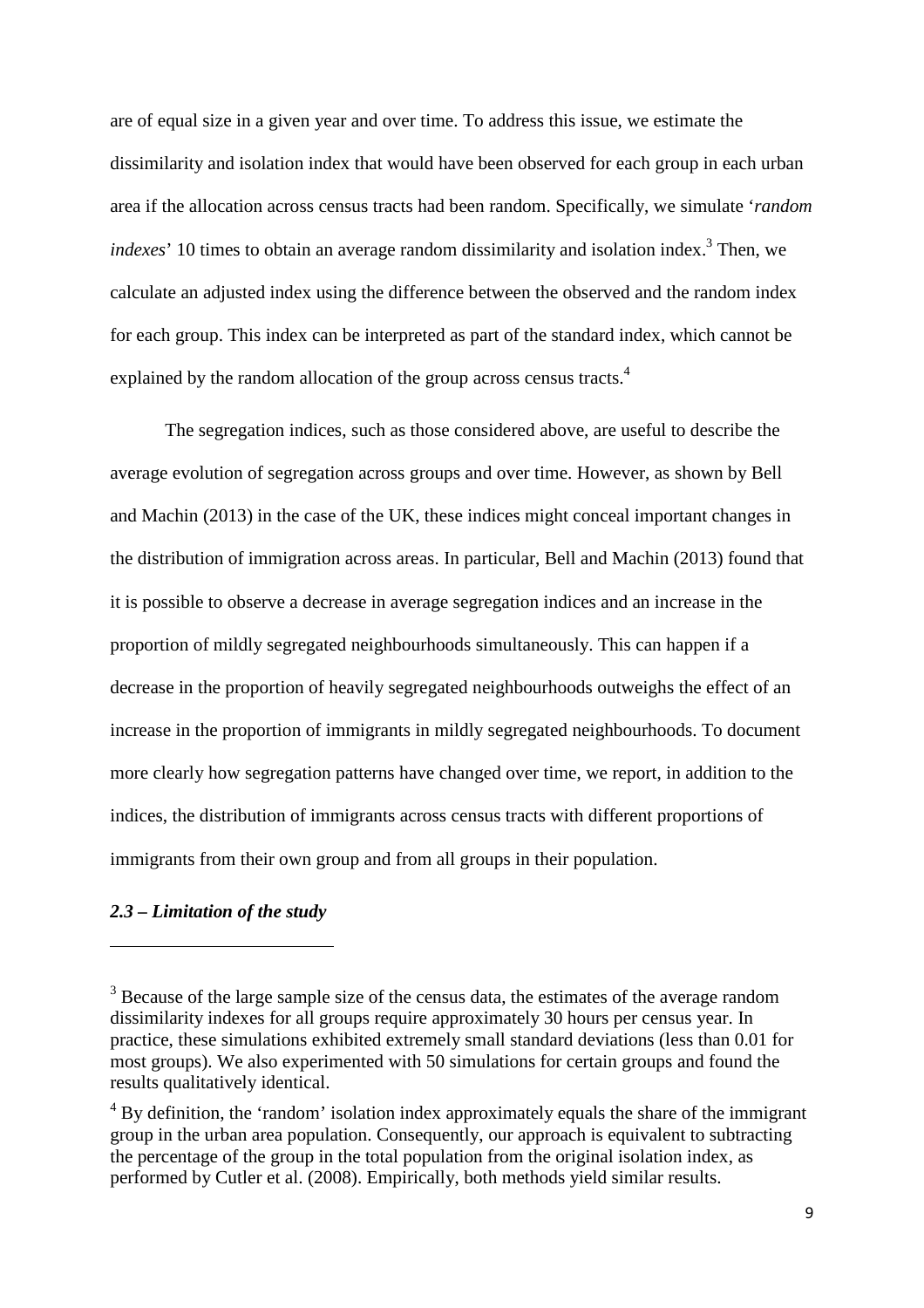A limitation of our study is that we cannot include "second-generation immigrants" in the analysis because of data limitations and thus cannot capture how the overall concentration of broadly defined minority groups has evolved over time.<sup>5</sup> Considering second generations might have an important effect, particularly on isolation indexes, if they tend to live in the same census tract. In 2007, the proportion of descendants in the population was 12%, whereas the proportion of immigrants was 10%.

However, throughout Europe, many studies have emphasised that second-generation immigrants are better incorporated socially and spatially than are their parents. Secondgeneration immigrants, particularly those with one native-born parent (Zorlu and Mulder, 2010), frequently live in census tracts better situated on the socio-spatial scale (Friedrichs, 1998; Musterd and Ostendorf, 2009; Zorlu and Latten, 2009). In France, children of immigrants tend to live in census tracts with lower rates of social housing and lower unemployment compared with those of their parents (Pan Ké Shon and Scodellaro, 2011).

#### **3 – The composition of immigration has changed**

 $\overline{a}$ 

Similar to other European countries, immigration has changed widely during the last decades. From 1968 to 2007, the proportion of immigrants in the population of urban units of more than 50,000 inhabitants increased from 8.6% to 11.7%, a gross increase of 35% in 40 years. This change has been gradual, and the total level of immigration in France is near the Western European average. Over this period, the geographical origins of immigrants have also shifted from European to non-European, specifically from southern European to North and Sub-Saharan African immigrants. The proportion of non-European immigrants in the population has increased in gross terms by 190%, from 2.7% in 1968 to 7.8% in 2007.

 $<sup>5</sup>$  Data on second-generation immigrants are not collected in French censuses.</sup>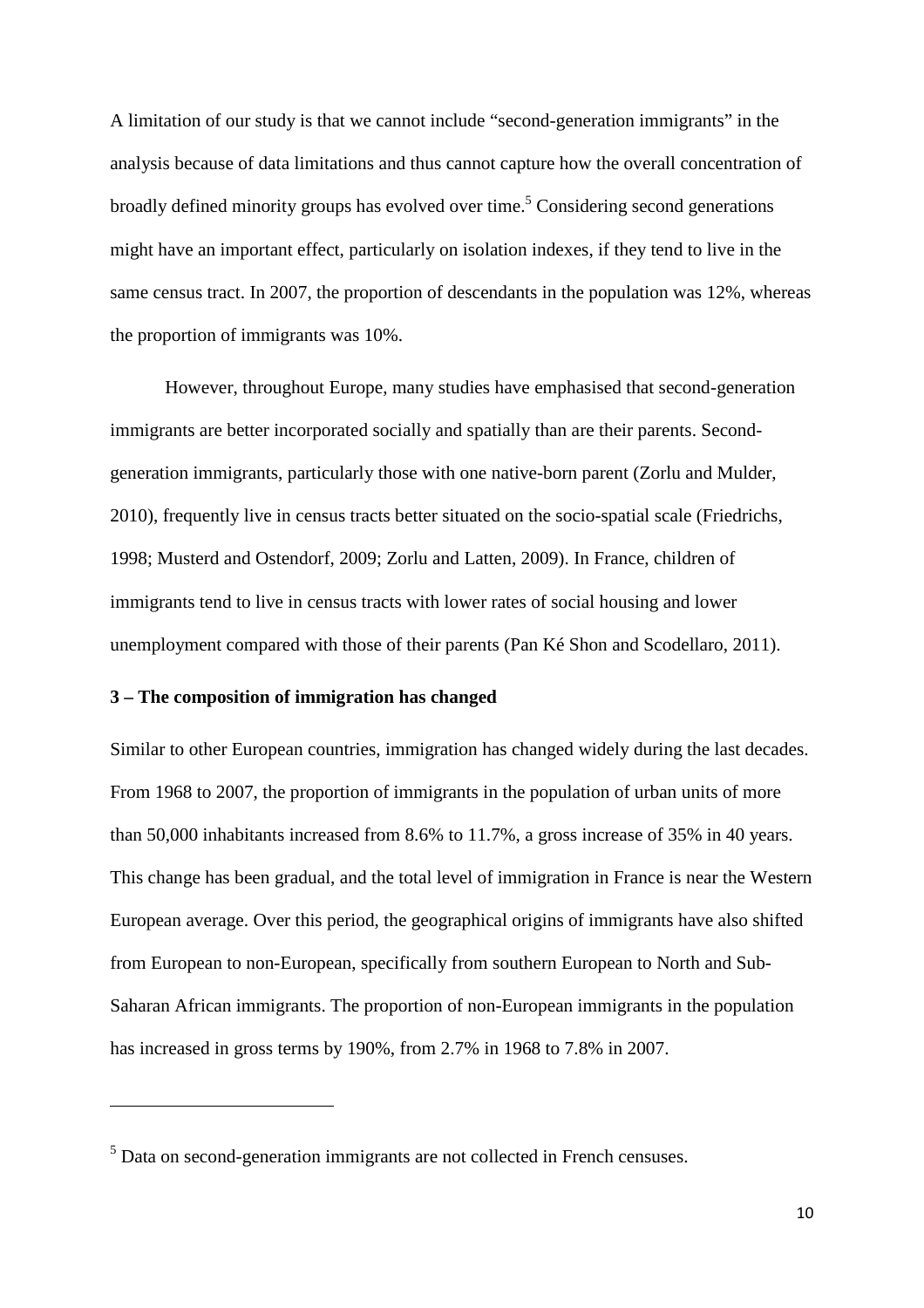Consequently, the arrival period of immigrants aged 18-65 years currently residing in France varies widely according to their origins. In 2007, Italians and Spaniards were the most senior group of immigrants. The median year of arrival for these immigrants is 1966, 1973 for the Portuguese, 1986 for Moroccans and Tunisians and 1989 for Algerians and Turks. Sub-Saharan Africans are the most recently arrived group with a median arrival year of 1993.

The relationship between length of stay in France and residential integration is therefore currently more unfavourable for North and Sub-Saharan Africans than for southern European immigrants. The period of stay in France also coincides with contrasting economic periods. Most non-European migrants, particularly Sub-Saharan Africans, arrived during periods of high unemployment. Recent studies based on natural experiments have demonstrated that better economic conditions when an immigrant arrives have a lasting effect on the immigrant's subsequent income and correlate with residence in less immigrant-dense areas (Åslund and Rooth, 2007).

#### **4 – Overall reduction in concentration from 1968 to 2007**

From 1968 to 1990, despite an increase in the number and a change in the characteristics of immigrants, the concentration across census tracts has diminished for most immigrant groups (Table 1A). It decreased rapidly from a relatively high level for Algerian and Portuguese immigrants and slightly more moderately for Tunisians, Moroccans, Italians and Spaniards. This decrease is observed using both traditional and adjusted indices. Interestingly, the decrease in concentration occurred between 1968 and 1975, a period when the proportion of North African in the total population increased 52% (from 1.85% in 1968 to 2.81% in 1975).

After 1982, the level of concentration has decreased slightly for southern European immigrants and Algerians and has remained broadly constant for all other non-European immigrants, except Turkish immigrants. Notably, the difference in concentration between European and non-European immigrants has remained unchanged over the period studied;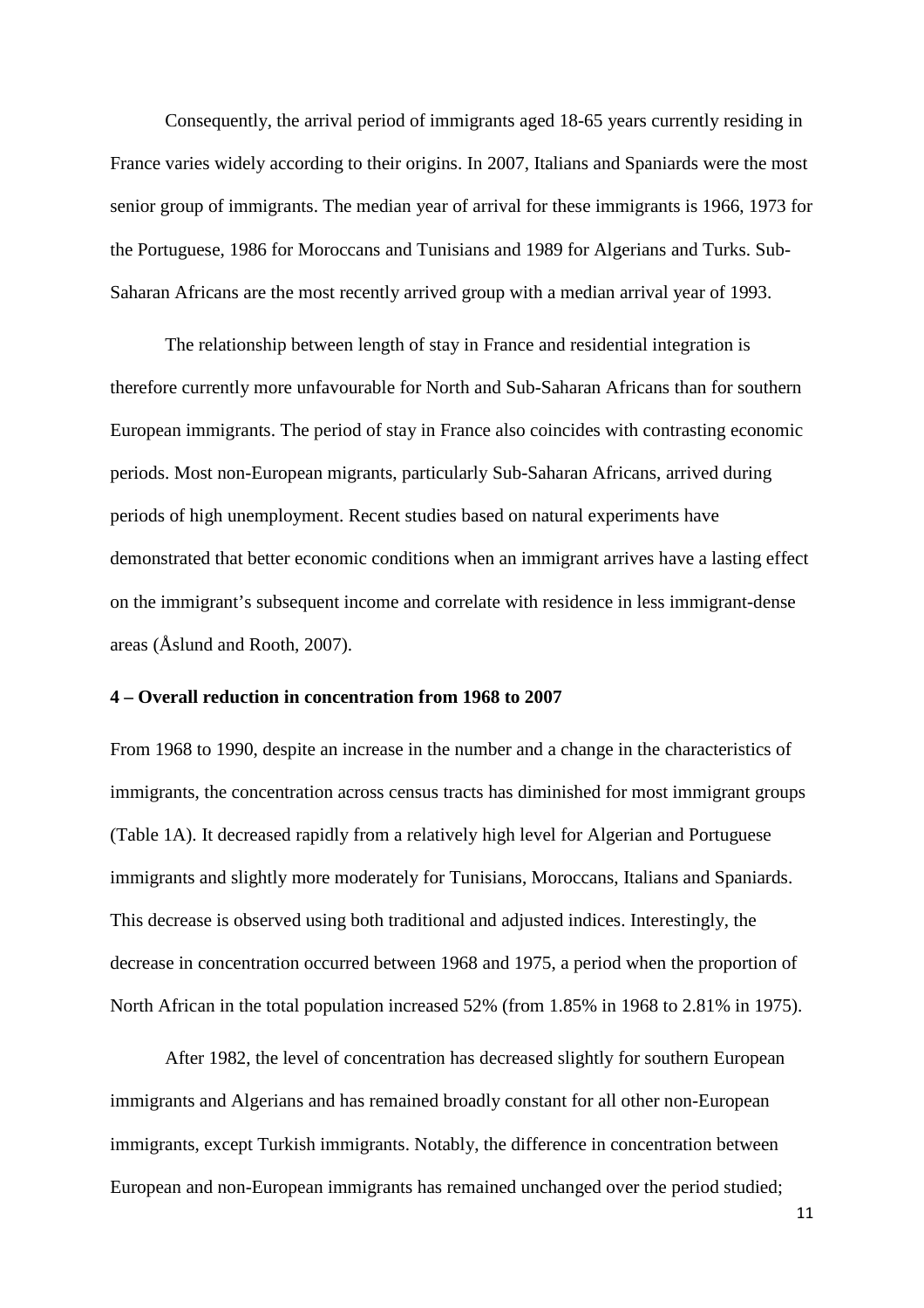adjusted levels of concentrations were approximately 20 points higher in 1968 and 2007 for Algerians and Moroccans compared with Spanish or Italian immigrants.

Turkish immigrants are an important exception to these patterns. Adjusted indices indicate a rapid increase from 1968 to 1982, followed by more moderate increases. These changes are correlated with the large increase in their proportion in the population, a proportion that has quadrupled over the period studied (from 0.14% in 1968 to 0.53% in 2007).

The reduction of segregation from 1968 to 2007 is also observed at the geocultural level for immigrants from North Africa and southern Europe (Table 1B). The change during the 1970s is notably different for other non-European groups, which were rare in the population until the 1980s. Partly reflecting the change in their proportion in the population, a large difference exists between observed and adjusted dissimilarity indexes for immigrants from Sub-Saharan Africa, East Asia and the Middle East. These differences illustrate the importance of correcting the indices when groups with rapidly changing populations are considered. Whereas the adjusted indices increase until 1982, the traditional dissimilarity indexes decrease over the same period by 4 to 13 points.

#### [Insert Table 1 here]

The rapid decrease in dissimilarity indexes from 1968 to 1990 for immigrants from southern Europe and Maghreb is consistent with major public policy changes that affected immigrant housing conditions during this decade. During the 1970s, the government granted immigrants access to recently built public housing in an attempt to eradicate immigrant slums located around major French cities. Our results suggest that a considerable spatial diffusion occurred during a relatively brief period when the slums *(bidonvilles)*, where a large proportion of immigrants from Maghreb and Portugal were living, were replaced by more

12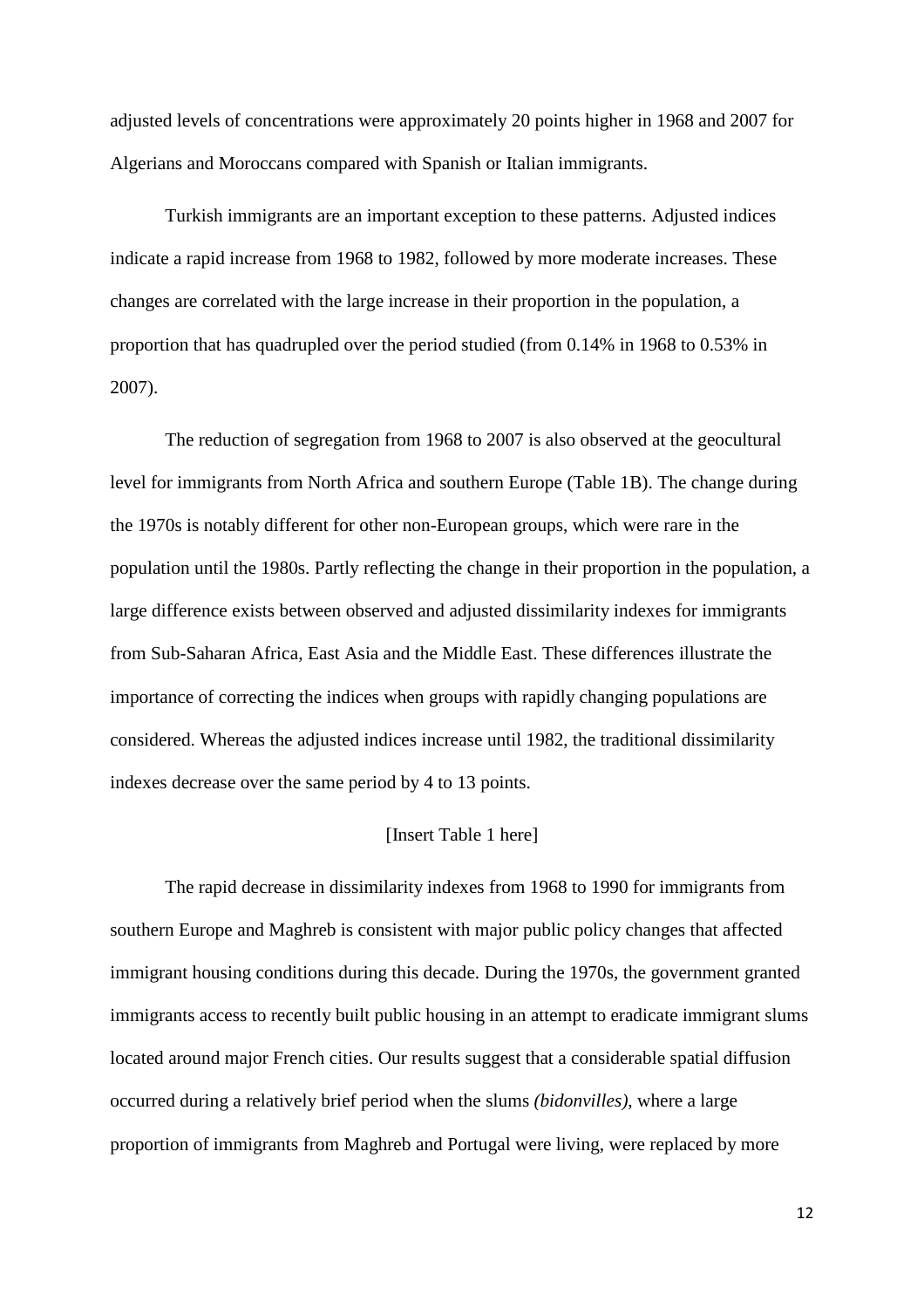varied types of housing, including immigrant workers' hostels, first allocations in social housing (Verdugo 2013) and private-sector accommodation.

#### **5 – A relatively moderate level of isolation from 1968 to 2007**

For the ageing and shrinking groups of immigrants from southern Europe, isolation indices at the national and the geocultural level are low and constantly declining between 1968 to 2007 (Table 2). For non-European groups, isolation indices have increased moderately by less than 2 points for groups with a growing population, such as Morocco or Turkey, have declined for groups from southern Europe and for Algeria and remained stable for Tunisia. These differences partly reflect the effect of changes in the proportion of the groups in the population; corrected indices indicate a slightly smaller increase for Morocco and a more substantial decrease for Algeria.

In Panel B, when measured at the more aggregated geocultural level, the isolation indices tend to increase but, again, corrected indices indicate that this increase largely reflects the increase in the population of the groups. Corrected indices are relatively stable over time, except for East Asia and the Middle East during the 1970s, a period when these groups were rare in the French population.

#### [Insert Table 2 here]

Overall, a major insight of these findings is that the isolation indices for non-Europeans are relatively low during the entire period: they never exceed 5%, when groups are defined at the national level, and 10%, when defined at the geocultural level. In addition, the indices are sometimes declining, and more importantly, no dramatic change was observed in observed or corrected isolation during the period for most groups despite the fact that the proportion of non-European immigrants in the population multiplied by 2 during the period.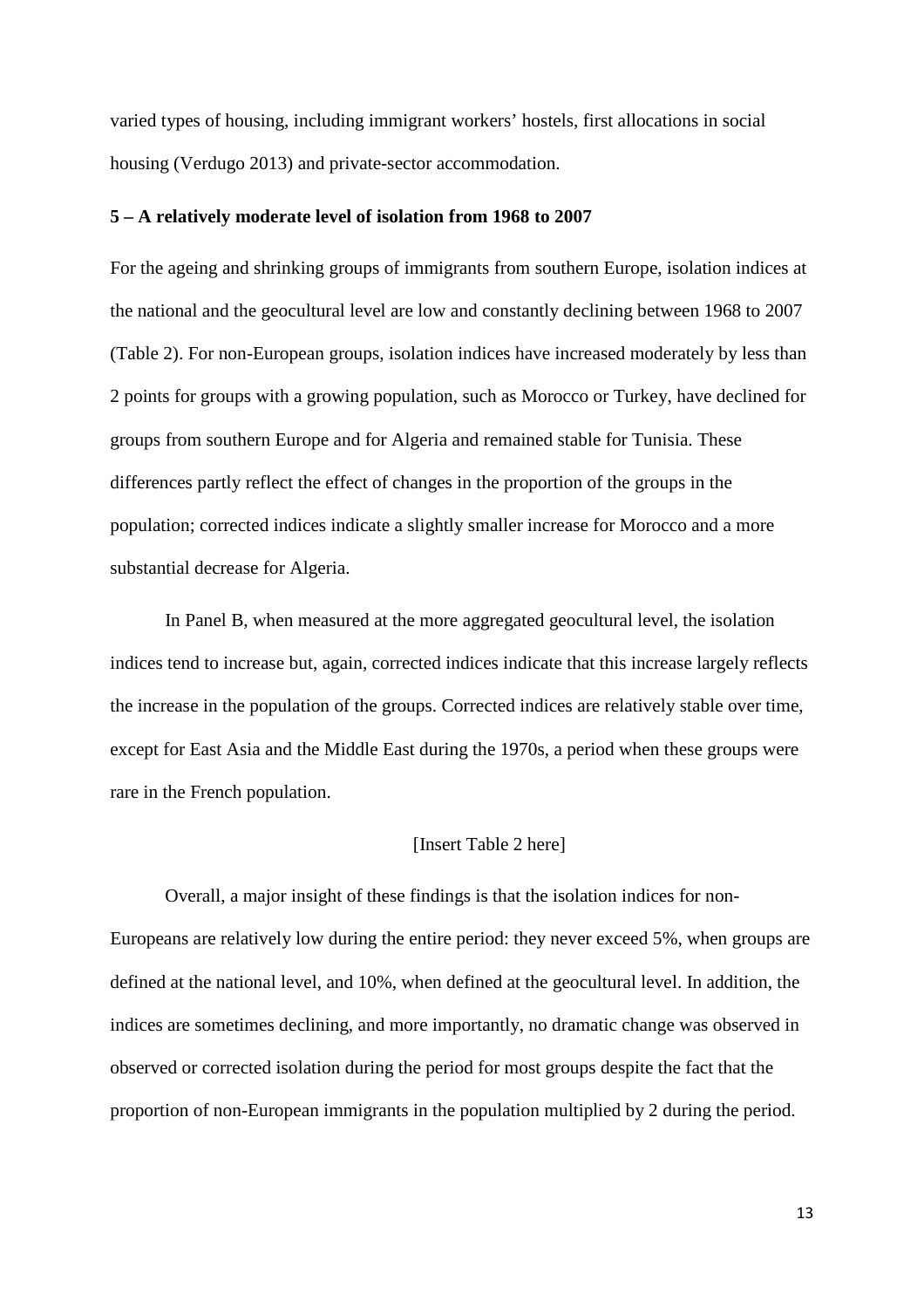A detailed analysis of the proportion of immigrant groups across census tracts in 2007 debunks certain myths, such as the existence of mono-ethnic census tracts leading to the existence of ghettos in France. Sixty percent of Algerians live in census tracts, where they account for less than 5% of the population (Fig. 1). Fewer than 10% of Algerian immigrants live in census tracts, where their group represents more than 10% of the population. Similar patterns are observed for immigrants of other national origins, who are even less concentrated with members of their own group. Overall, no immigrant group defined by national origin forms a majority in any census tract in metropolitan France. Approximately 90% of Algerians, Moroccans, Tunisians and Turks live in census tracts where they represent fewer than 10% of residents.

#### [Insert Fig. 1 here]

In addition, we also found no evidence of ethnic withdrawal at the geocultural level (Fig. 2). More than 90% of North African immigrants—the most concentrated group along with Asians—live in census tracts, where they represent less than 20% of the population. Ninety percent of Sub-Saharan Africans and immigrants from the Middle East live in census tracts, where they represent less than 10% of the population. No other group forms a majority in the population. These findings confirm the observations of other European studies for the United Kingdom (Finney and Simpson, 2007; Simpson, 2005), Belgium (Kesteloot, 1986), and Germany (Münch, 2009).

#### [Insert Fig. 2 here]

#### **6 – An increased proportion of immigrants in the census tracts from 1968 to 2007**

Even if the proportion of individuals from the same national or geocultural origin in the census tract has remained relatively low, this stability might hide the fact that immigrants *from all origins* have clustered increasingly in the same census tracts over time. To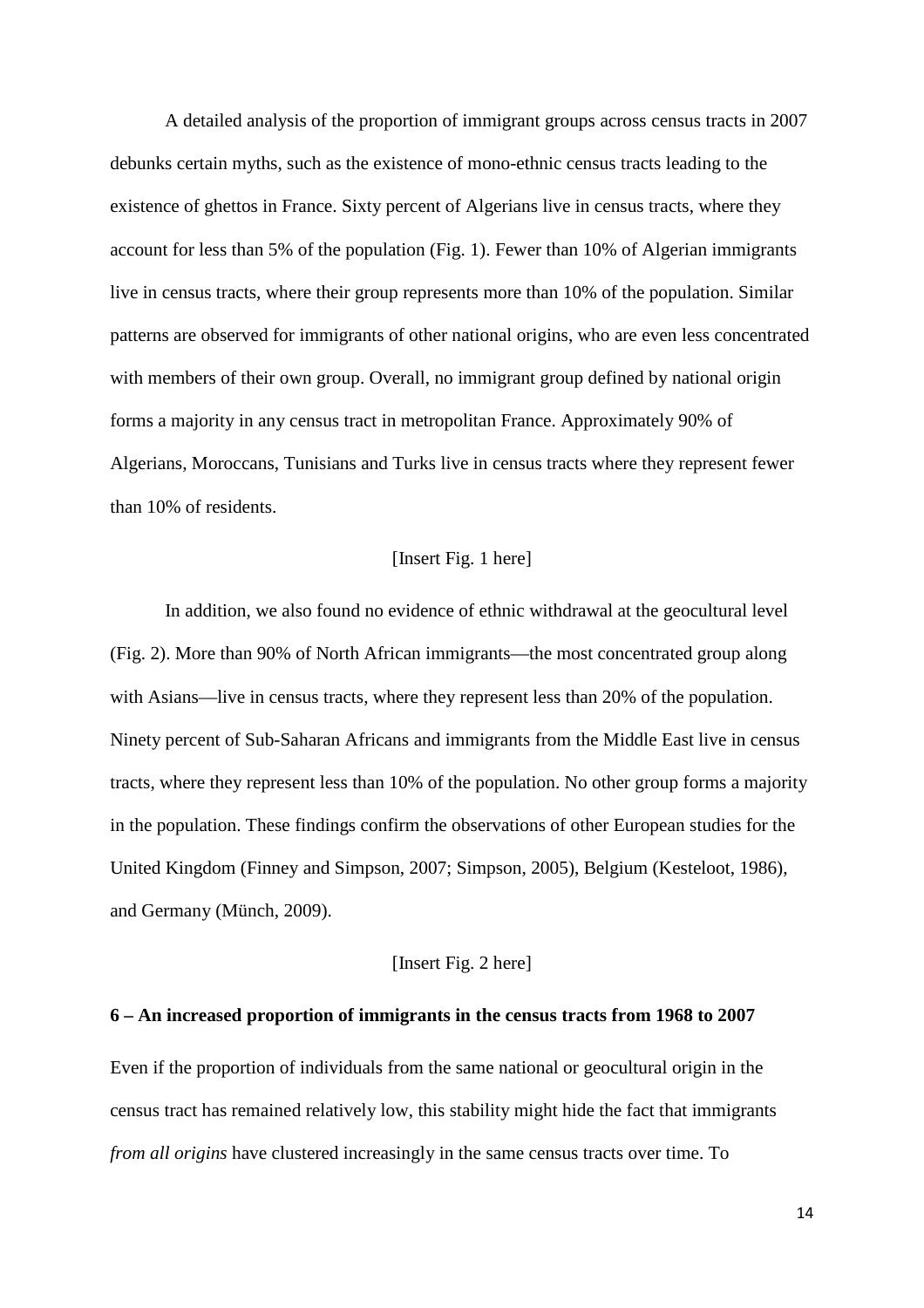investigate this possibility, in this section, we document the changes in the proportion of immigrants *from all origins* across different groups of immigrants by focusing on non-European immigrants.

In 1968, 80% of non-European immigrants in France lived in neighbourhoods with between 0% and 20% immigrants (Fig. 3). Forty years later, only 53% of immigrants lived in neighbourhoods with less than 20% immigrants. This implies that, in a paradoxical way, the large increase in the proportion of non-European immigrants in the population from 1968 to 2007 was followed by a decrease in the proportion of non-European immigrants living in census tracts composed of between 0% and 15% immigrants. By contrast, we observe a large increase in the proportion living in census tracts, composed of between 20% and 40% immigrants. However, more than half of non-European immigrants live in census tracts composed of less than 20% immigrants, and only one-fifth live in census tracts that could be characterised as "immigrant enclaves", with more than 30% of immigrants in the population.

#### [Insert Fig. 3 here]

Across different groups, in 2007, the distribution of the proportion of immigrants in census tracts is similar for all non-European immigrants (Fig. 4). Only ten percent of North Africans, Sub-Saharan Africans and Asians live in census tracts with more than 35% of immigrants. Less than 5% of these immigrants live in census tracts with more than 40% immigrants. Moreover, less than 1% of individuals from these three groups of non-European immigrants live in census tracts where immigrants form a majority of the population, and no census tract is comprised of more than 55% immigrants.

#### [Insert Fig. 4 here]

At the extreme end of the distribution, among the 10 census tracts with the highest proportion of immigrants in France in 2007, 9 census tracts are located in the Paris region,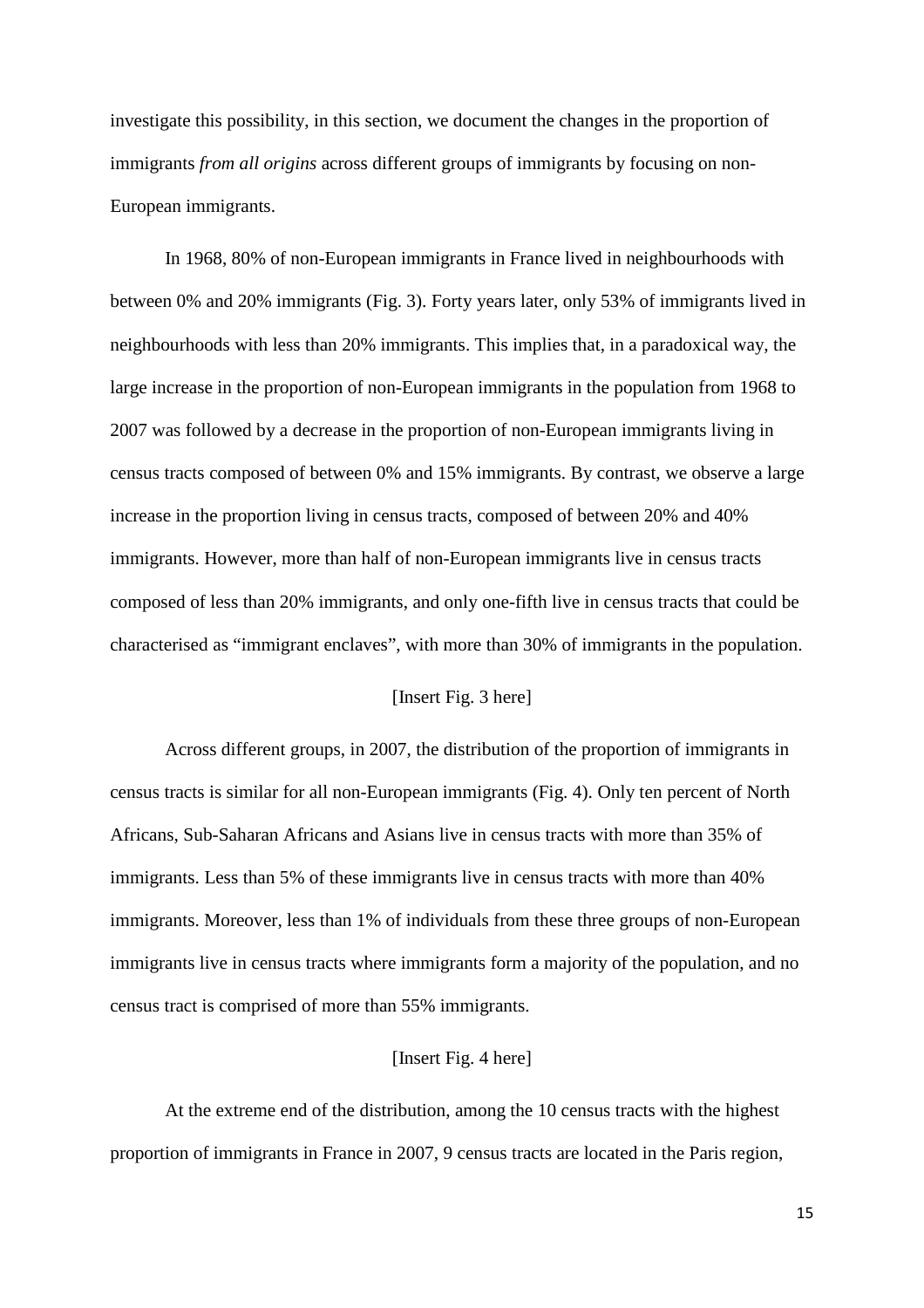with 7 of these in the *département* of Seine-Saint-Denis (the so-called "9-3" area). In these census tracts located in Clichy-sous-Bois, La Courneuve, Aubervilliers, Saint-Denis, Paris 13<sup>e</sup> (the so-called "Chinatown" census tract), Creil and Montpellier in the south of France, immigrants represent a majority (between 50% and 60%) of the population. They polarise much of the media attention and are often used to infer the current state of segregation in France. However, far from representing the situation of many immigrants, these census tracts appear to be extreme and atypical examples. The proportion of non-European immigrants living in census tracts comprised of more than 50% immigrants has declined over this period, from 1.3% in 1975 to 0.6% in 2007.

In sum, the most striking feature of the previous findings is the high level of sociospatial dispersion of immigrants of all origins. This implies that most non-European immigrants in France have been residentially incorporated. Incidentally, such an inclusion into the French social fabric might have made immigrants more visible and exposed them to xenophobia. Had their spatial isolation been real, they would have disappeared from the notice of native-born citizens and from public discourse (Wacquant, 2007).

# **7 – Both the concentration and the proportion of immigrants in the census tract diminishes over time**

As discussed earlier, the residential incorporation of immigrants in the host society might increase with the length of residence. To quantify this process, we investigate the relationship between spatial segregation and length of stay in France using data from 1999 and 2007 Censuses in which information concerning the arrival year is available.

As the size of the sub-groups varies widely, for a correct interpretation, it is particularly important to focus on the corrected indices because observed indices depend strongly on the size of the subgroups. For most non-European groups, we found that corrected dissimilarity indexes tend to decrease with length of stay (Table 3). In particular, for Sub-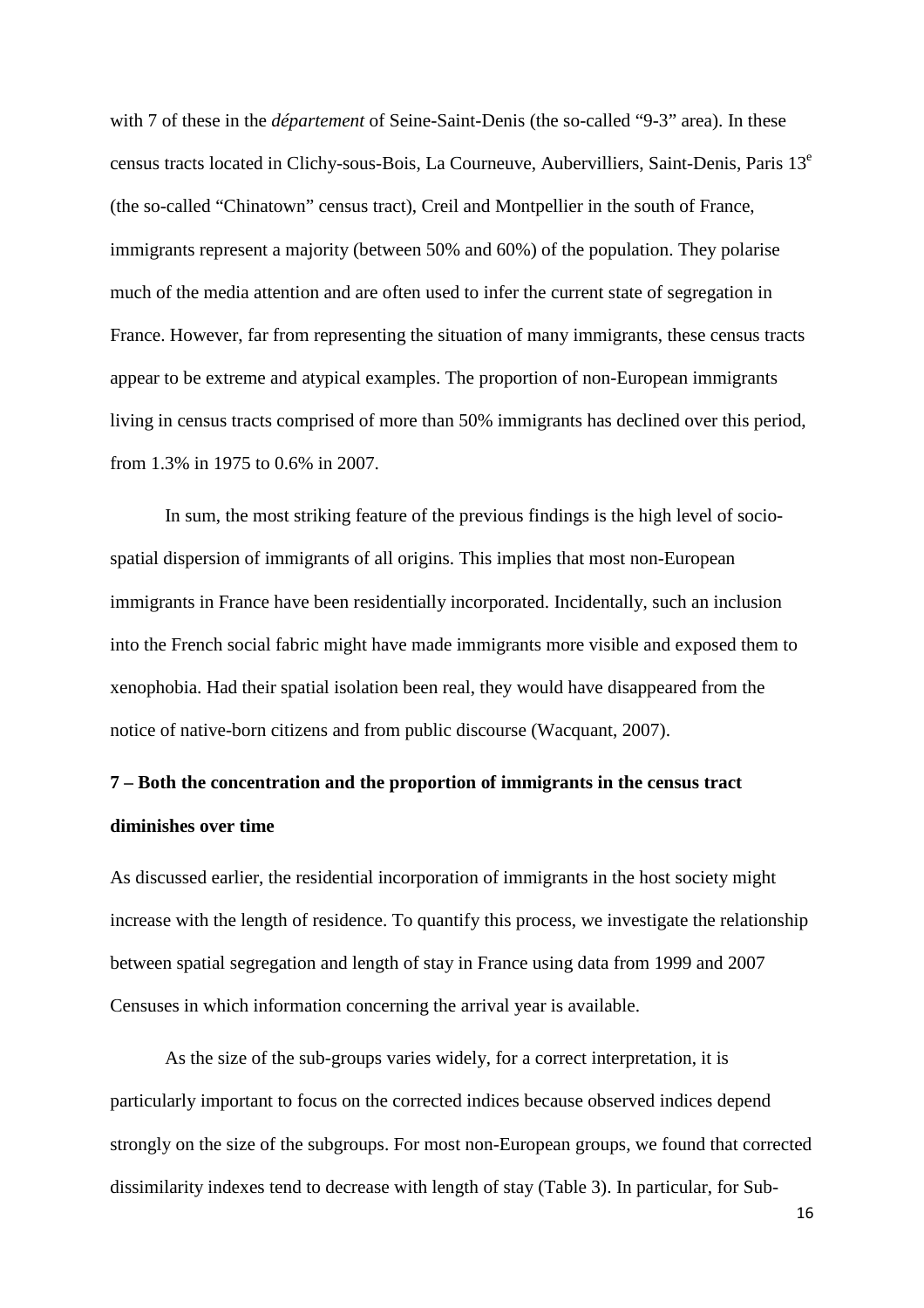Saharan African immigrants or immigrants from East Asia, there is a 10 point gap in 2007 and in 1999 between immigrants who had arrived more than 30 years prior and those who had arrived in the past five years. However, differences are smaller for immigrants from North Africa. After a decrease for the first 20 years of residence in 2007, the index increases by 3 point again. For immigrants from southern Europe, no clear changes over time are observed, but their concentration levels are very low and seem independent of their length of residence.

#### [Insert Table 3 here]

Next, we investigate how the characteristics of the census tract vary with length of stay in France while controlling for the effect of differences in observable characteristics across immigrants groups over time (Table 4). Two linear regressions estimate the likelihood that in 1999 and 2007, immigrants from different geocultural groups live in a segregated census tract. The dependent variables are the proportion in the census tract of immigrants either *from the same geocultural origin* or *from all origins*. We estimate a different intercept for each geocultural group and length of residence, thus implying that these estimates can be interpreted as the average of the group conditional on other characteristics. Control variables included in the model are age and age squared, national origin, qualifications, sociooccupational category correlated with employment status and size of household (i.e., number of children). Fixed effects for each urban unit were also introduced to absorb the systematic differences in the proportion of migrants in the population across urban areas. To save space, we only report the coefficients concerning the effects of the length of residence in France and age.

#### [Insert Table 4 here]

These results reveal a clear general trend: when the length of residence in France increases, immigrants tend live in census tracts with a lower proportion of immigrants from their own group and from all origins. For the proportion of immigrants from their own group,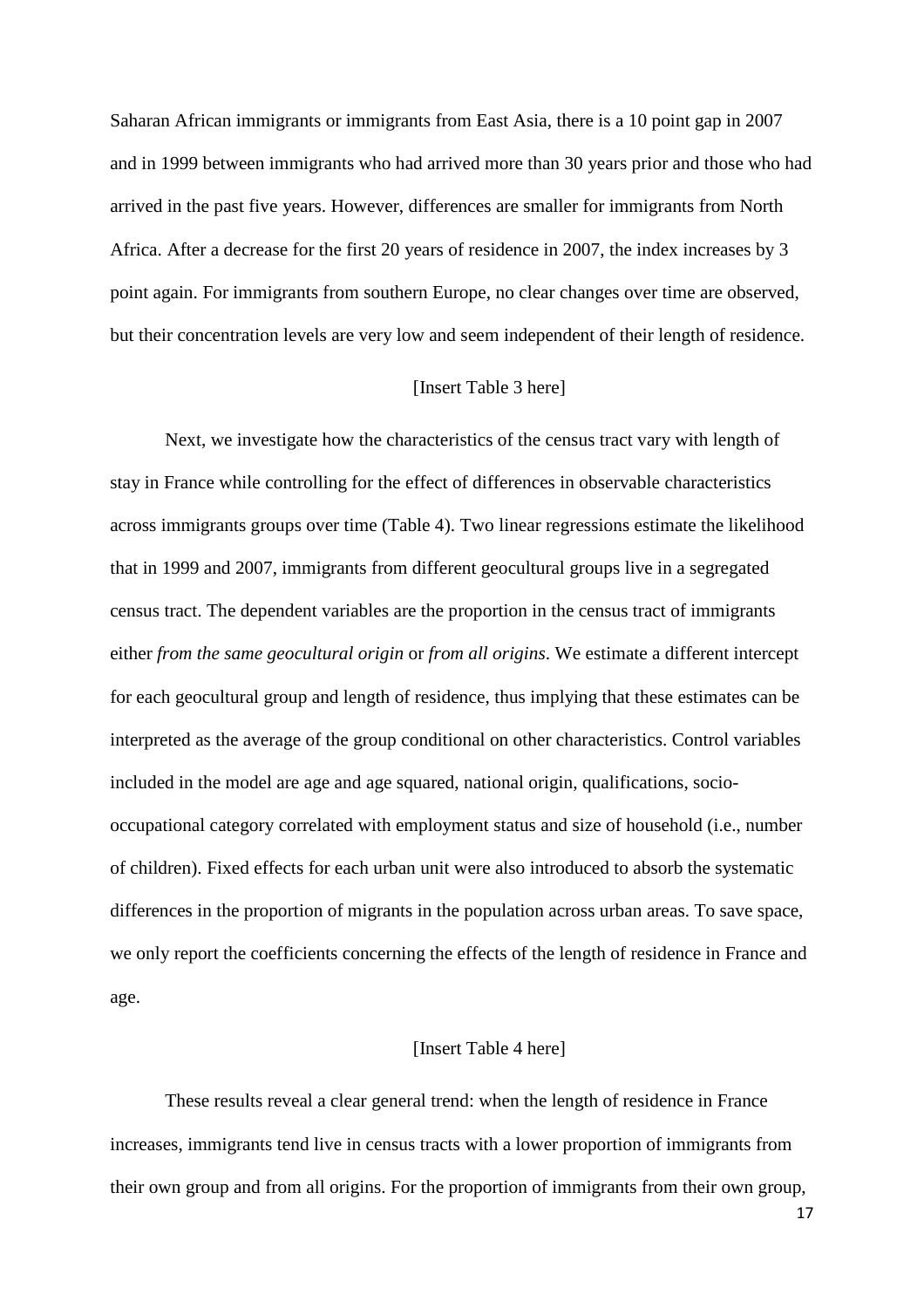the effects are between 1% for subs-Saharan Africans in 2007 to 0.2% in 1999. The pattern is similar in 1999 and 2007 for North Africans and immigrants from the Middle East, but incorporation seems more extensive for immigrants from East Asia and Sub-Saharan Africa in 2007.

In Columns 3 and 4, we obtain a larger effect of the length of residence in the proportion of immigrants *from all origins* in the census tract, with a 2% difference for North Africa and East Asia after 30 years in France. Interestingly, in 1999, we observe broadly similar incorporation patterns across groups than in 2007 but we tend to find a lower effect of the length of residence for Sub-Saharan Africans. Overall, the evidence suggests that length of residence affects both the concentration (Table 3) and the census tract characteristics (Table 4). While the estimated effect on concentration for some groups is important (approximately 10 point decrease for Asia and Sub-Saharan Africa), we find a U-shape pattern for North Africans in 2007 which probably reflects important changes in composition of this group over time. By contrast, the effects on the share of immigrants in the census tract controlling for characteristics observed (Table 4) are modest but real and observed for all groups with broadly similar intensities.

Obviously, a major limitation of these results is that they potentially confound the effect of changes in the composition of individuals across cohorts with the true effect of length of residence on spatial incorporation. Further research on this point, in particular studies using panel data, would be needed to disentangle the respective role of each factor.

#### **8 –Conclusion**

The growth in the proportion of immigrants in the population between 1968 and 2007 has increased the proportion of immigrants in certain census tracts but has had a limited effect on their segregation. The transformation of immigration in France (from southern European to African and Asian) has accompanied a decreasing concentration for most immigrants across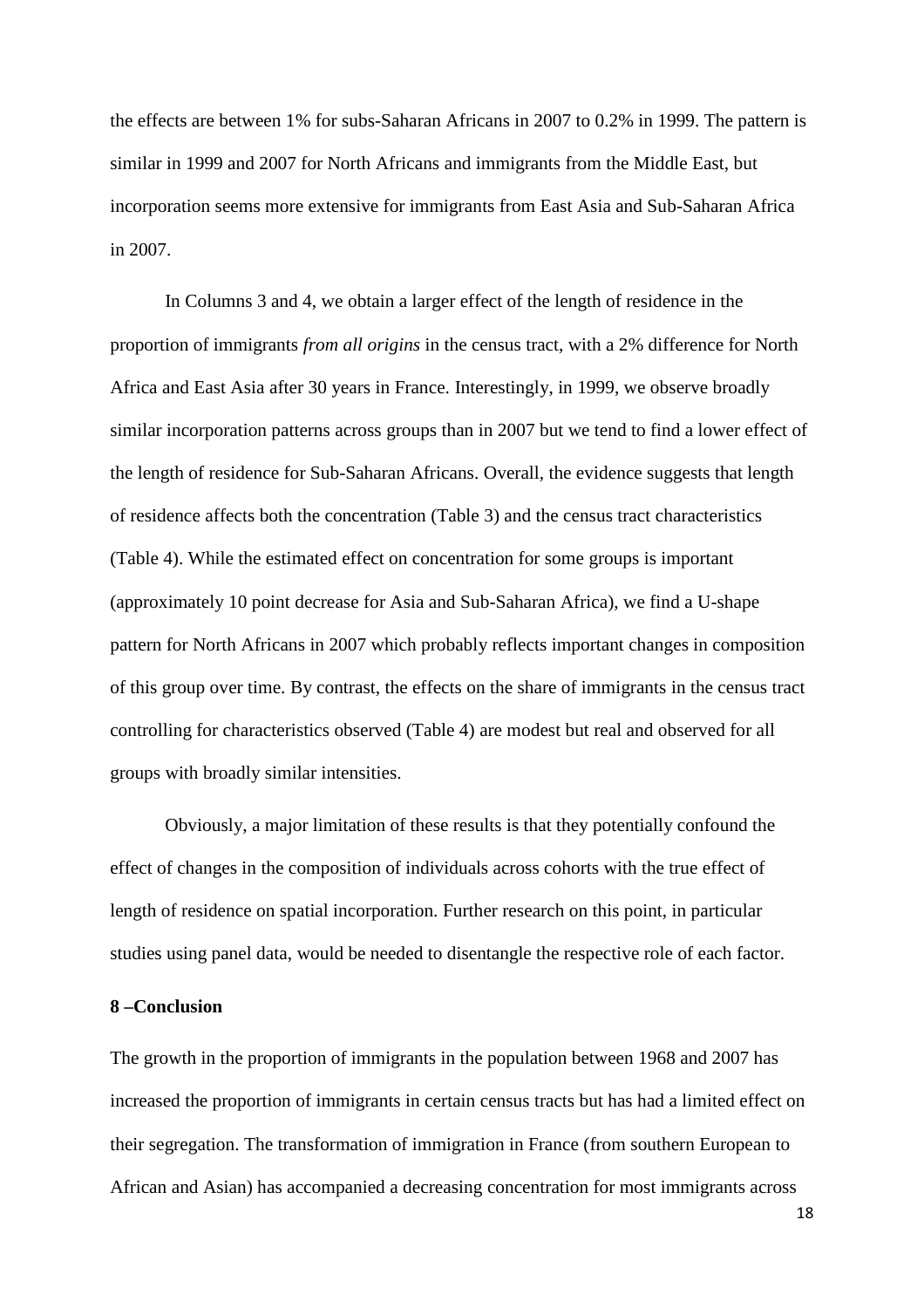census tracts since 1968. The large decrease in immigrant concentration that occurred between 1968 and 1975 reflects, among other things, the impact of slum eradication and the increased access to social housing for immigrants (Gastaut, 2004). By contrast, the slight increase in segregation or its stagnation since 1990 suggests the presence of other less favourable factors, particularly unfavourable economic conditions and the impact of unequal immigrant inflows across national groups (Pan Ké Shon, 2013). The increase in the number of migrants has also increased the proportion of concentrated census tracts containing between 25% and 40% immigrants in the population. These contradictory trends of the two main dimensions of immigrant segregation are often observed in the rest of Europe.

In addition, our findings clearly suggest that segregation in France is not mono-ethnic. No census tract exists in which Arab, African, or Asian immigrants represent most of the population. The length of residence in the country generally favours the spatial incorporation of migrants, with lower concentrations and lower proportions of immigrants in the census tract over time, but the process is lengthy (Musterd and Ostendorf, 1998), and sometimes, the differences are modest.

The stereotypes of "ghettos" and "failed immigrant integration" of the *banlieues* in France contradict our empirical findings. A portion of French elites, who retain a biased image of the residential situation of immigrants, influenced to some extent by the image of the American "ghetto", seem unaware of the extent of the spatial incorporation that has occurred silently. The focus of public discourse on the most segregated and most deprived census tracts conceals that most immigrants are living in census tracts that are ethnically varied.

Demonstrating the residential integration of most immigrants does not mean concealing that concentrated neighbourhoods exist. However, it is necessary to impartially report how deeply migrants are segregated. The current excessive dramatisation of

19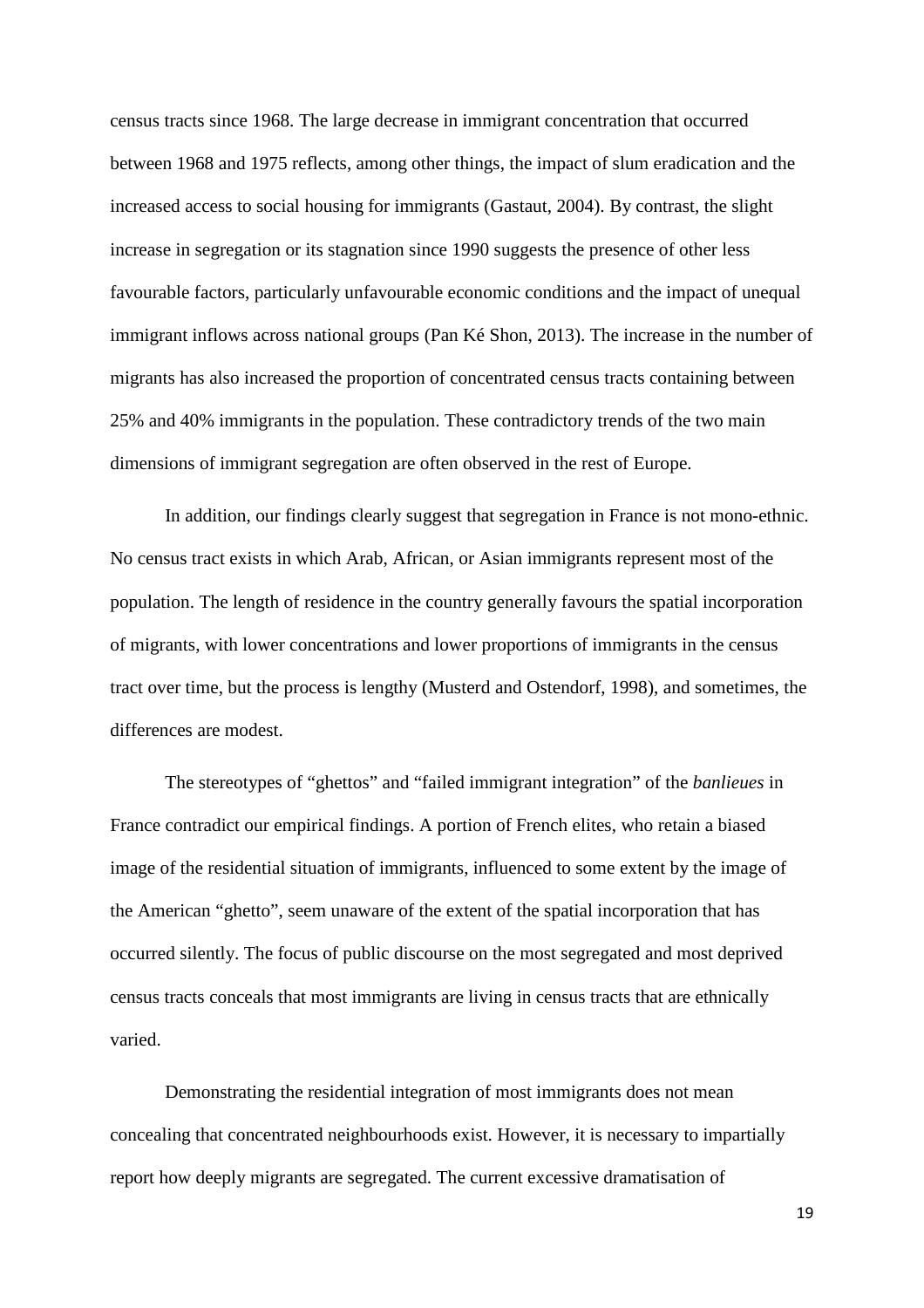immigrants' segregation causes the public to perceive immigration as a problem at a time when moderation and clarification are necessary.

#### **Bibliography**

Abramitzky R., Boustan L.-P., and Eriksson K., 2012, Europe's Tired, Poor, Huddled Masses: Self-Selection and Economic Outcomes in the Age of Mass Migration, *American Economic Review*, 102(5): 1832–1856 ; DOI:10.1257/aer.102.5.1832

Andersson R., Bråmå A. and Holmqvist E., 2010, Conteracting segregation: Swedish policies and Experiences, *Housing studies*, Vol. 25(2), 237-256, DOI: 10.1080/02673030903561859.

Åslund O., Rooth D.-O., 2007, Do when and where matter? Initial labour market conditions and immigrant earnings, *The Economic Journal*, Vol. 117, N° 518, p. 422-448, DOI: 10.1111/j.1468- 0297.2007.02024.

Bell, W. 1954, "A Probability Model for the Measurement of Ecological Segregation", *Social Forces* 43, 357-64

Bell B., Machin S., 2013, Immigrant Enclaves and Crime, *Journal of Regional Science*, Vol 53, Issue 1, 118-141, DOI: 10.1111/jors.12003

Bolt G., van Kempen R. and van Ham M., 2008, Minority Ethnic Groups in the Dutch Housing Market: Spatial Segregation, Relocation Dynamics and Housing Policy, *Urban Studies*, 45: 1359- 1384, DOI: 10.1177/0042098008090678.

Bonnal L., Boumahdi R., and Favard P., 2012, Nonexpected discrimination: the case of social housing in France. *Applied Economics Letters*, *19*(18), 1909-1916.

Bråmå A., 2008, Dynamics of Ethnic Residential Segregation in Göteborg, Sweden, 1995–2000, *Population, Space, and Place*, 14:101–117, DOI: 10.1002/psp.479.

Borjas 1985 "Assimilation, Changes in Cohort Quality, and the Earnings of Immigrants," *Journal of Labor Economics*, vol 3, n°4, 463-489.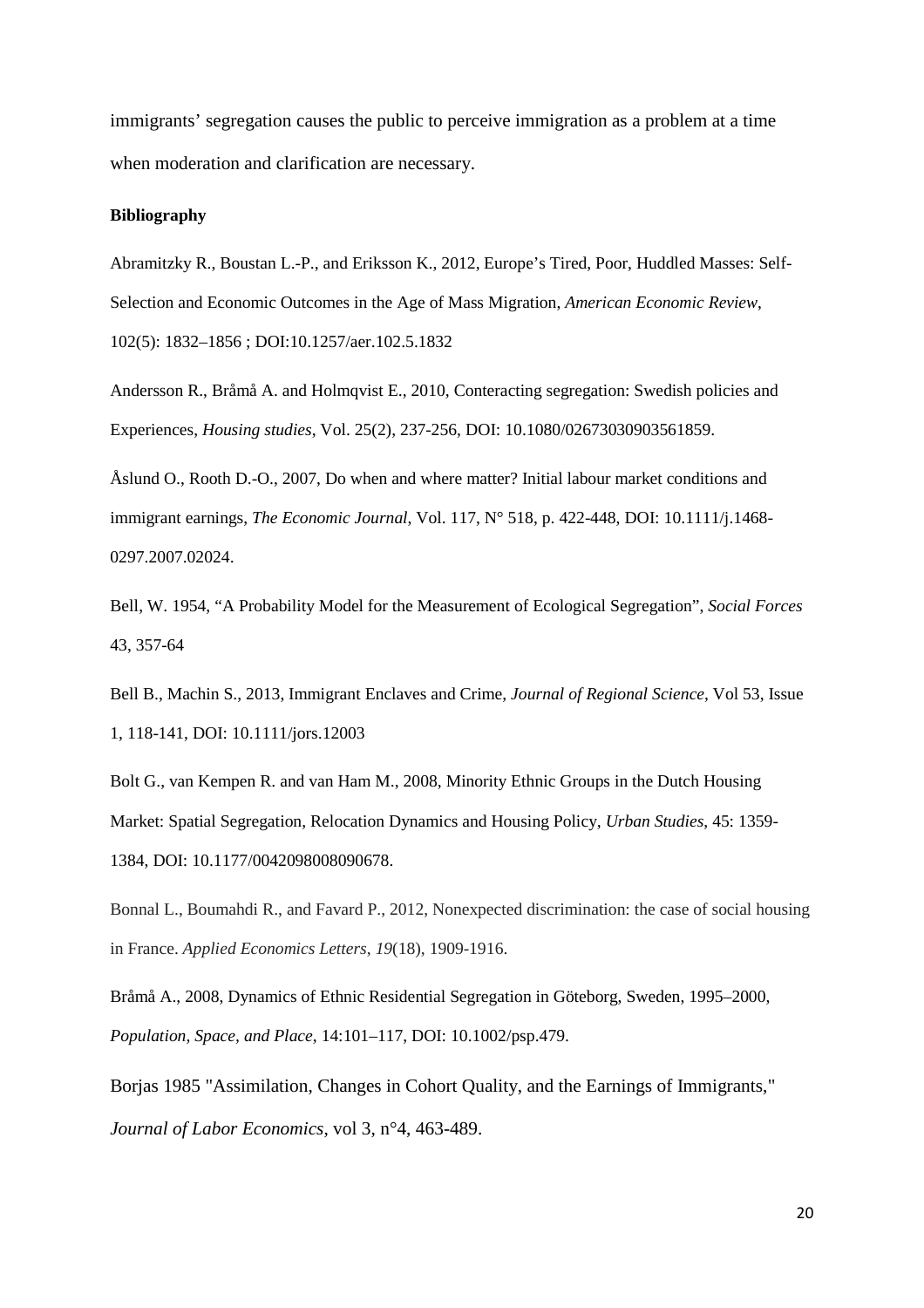Carrington W. J., Troske K. R., 1997, On measuring segregation in samples with small units. *Journal of Business & Economic Statistics*, *15*(4), 402-409.

Cutler, D. M., Glaeser, E. L., and Vigdor, J. L., 2008, Is the melting pot still hot? Explaining the resurgence of immigrant segregation. *The Review of Economics and Statistics*, *90*(3), 478-497.

Farley J. E., 1995, Race Still Matters The Minimal Role of Income and Housing Cost as Causes of Housing Segregation in St. Louis, 1990. *Urban Affairs Review*, *31*(2), 244-254.

Finney N., Simpson L., 2007, Internal migration and ethnic groups: evidence for the UK from the 2001 Census, Manchester, The University of Manchester, *CCSR Working Paper*, 2007-04.

Friedrichs J., 1998, Ethnic Segregation in Cologne, Germany, 1984-94, *Urban Studies*, Vol. 35, N° 10, 1745- 1763, DOI: 10.1080/0042098984132.

Gastaut Y., 2004, « Les bidonvilles, lieux d'exclusion et de marginalité en France durant les trente glorieuses », Cahiers de la Méditerranée, 69, URL : http://cdlm.revues.org/829

Kepel, G., 2011, *Banlieues de la République,* avec Arslan L. et Zouheir S., Institut Montaigne.

Kesteloot C**.,** 1986. — Concentration d'étrangers et politique urbaine à Bruxelles, *Revue Européenne des Migrations Internationales*, Volume 2, Numéro 3, p. 151 – 168.

Kirszbaum T., 2008, Mixité sociale dans l'habitat. Revue de la littérature dans une perspective comparatiste, La documentation française.

Lagrange H., 2006, « Ethnicité » et déséquilibres sociaux en Île-de-France in *L'épreuve des inégalités*, Hugues Lagrange (dir.), Le Lien Social, PUF, p. 247-282.

Lapeyronnie D., 2008, *Ghetto urbain. Ségrégation, violence, pauvreté en France aujourd'hui*, Paris, Robert Laffont.

Manley D., and van Ham M., 2011, Choice-based Letting, Ethnicity and Segregation in England, *Urban studies,* vol. 48, 14, p. 3125-3143, DOI: 10.1177/0042098010394685.

Massey D. S., Denton N. A., 1988, The dimensions of residential segregation, *Social forces*, 67, 2, pp. 281-315, doi: 10.1093/sf/67.2.281.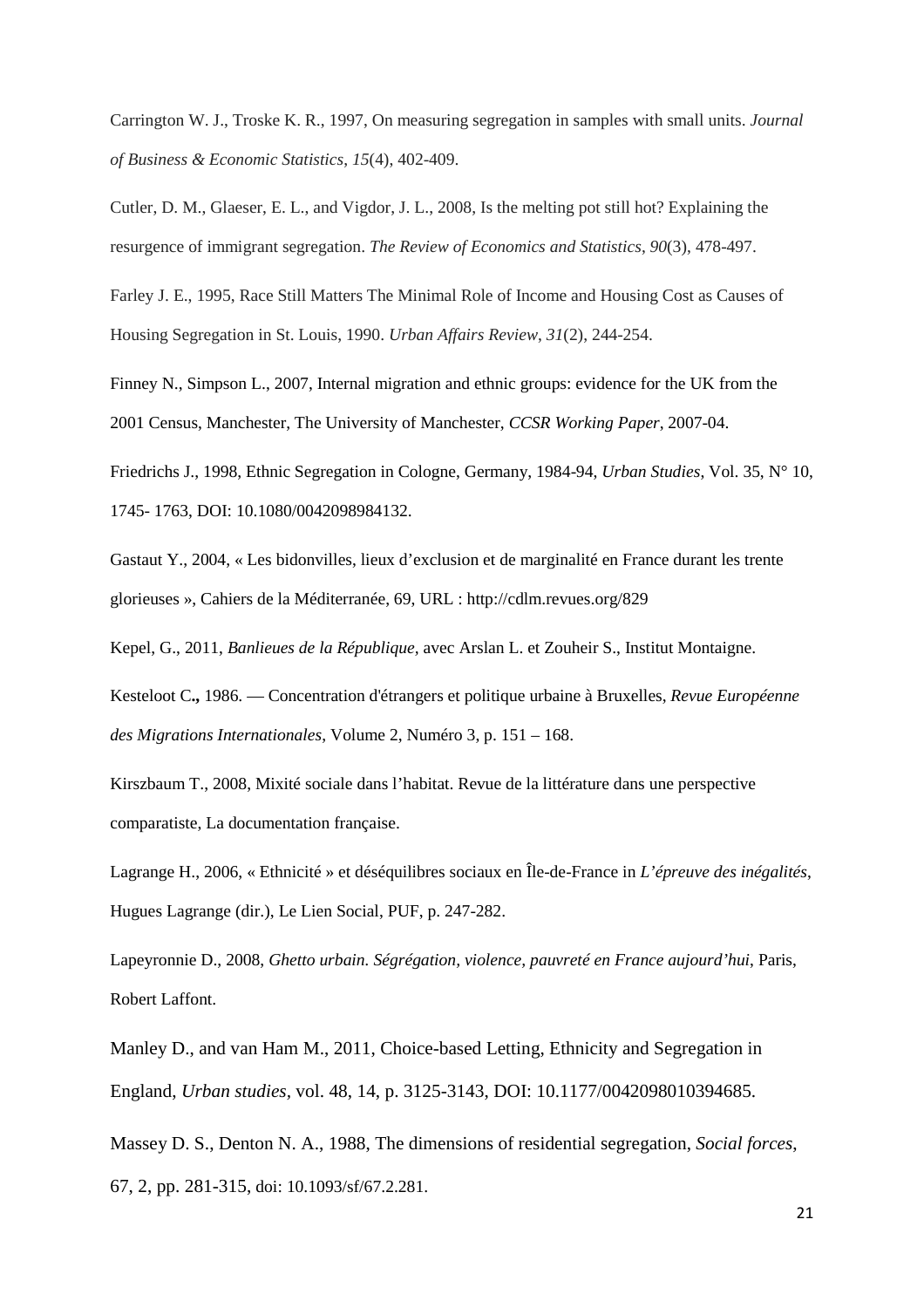Münch S., 2009. ''It's all in the mix'': constructing ethnic segregation as a social problem in Germany, *Journal of Housing and the Built Environment*, 24: p. 441–455.

Musterd, S., 2005, Social and ethnic segregation in Europe: levels, causes, and effects. *Journal of Urban Affairs*, *27*(3), 331-348.

Musterd, S. and Ostendorf W., 2009, 'Residential Segregation and Integration in the Netherlands', *Journal of Ethnic and Migration Studies*, 35: 9, 1515-1532.

Musterd, S. and Ostendorf W., 1998, Segregation, Polarisation and Social Exclusion in Metropolitan Areas in *Urban segregation and the welfare state: inequality and exclusion in western cities*, Sako Musterd and Wim Ostendorf Eds., London, Routledge, p. 1-14.

Musterd S. & van Kempen R.**,** 2009. Segregation And Housing Of Minority Ethnic Groups In Western European Cities, *Tijdschrift voor Economische en Sociale Geografie*, Vol. 100, N<sup>o</sup>. 4, pp. 559–566.

Pan Ké Shon J.-L., 2010, The ambivalent nature of ethnic segregation in France's disadvantaged neighbourhoods, *Urban Studies*, 47(8), p. 1603-1623, DOI: 10.1177/0042098009356123.

Pan Ké Shon J.-L., 2013, Quarante ans de ségrégation et d'incorporation des immigrés en France, 1968-2007, Rapport de recherche commandité par le PUCA et l'ACSé, 168 p.

Pan Ké Shon J.-L., Scodellaro C., 2011, « Discrimination et ségrégation ethno-raciale en France », *Document de travail Ined*, n°171.

Peach, C., 1996, "Does Britain have ghettos?", *Transactions of the Institute of British Geographers*, New Series, Vol. 21, No. 1, pp. 216-235

Peach, C., 2009, Slippery Segregation: Discovering or Manufacturing Ghettos?, *Journal of Ethnic and Migration Studies*, 35: 9, 1381 — 1395, DOI: 10.1080/13691830903125885.

Préteceille E., 2009, « La ségrégation ethno-raciale dans la métropole parisienne », *Revue française de sociologie,* 50(3), p. 489-519.

Safi M., 2009, « La dimension spatiale de l'intégration des populations immigrées (1968-1999) », *Revue française de sociologie*, 50(3), p. 521-552.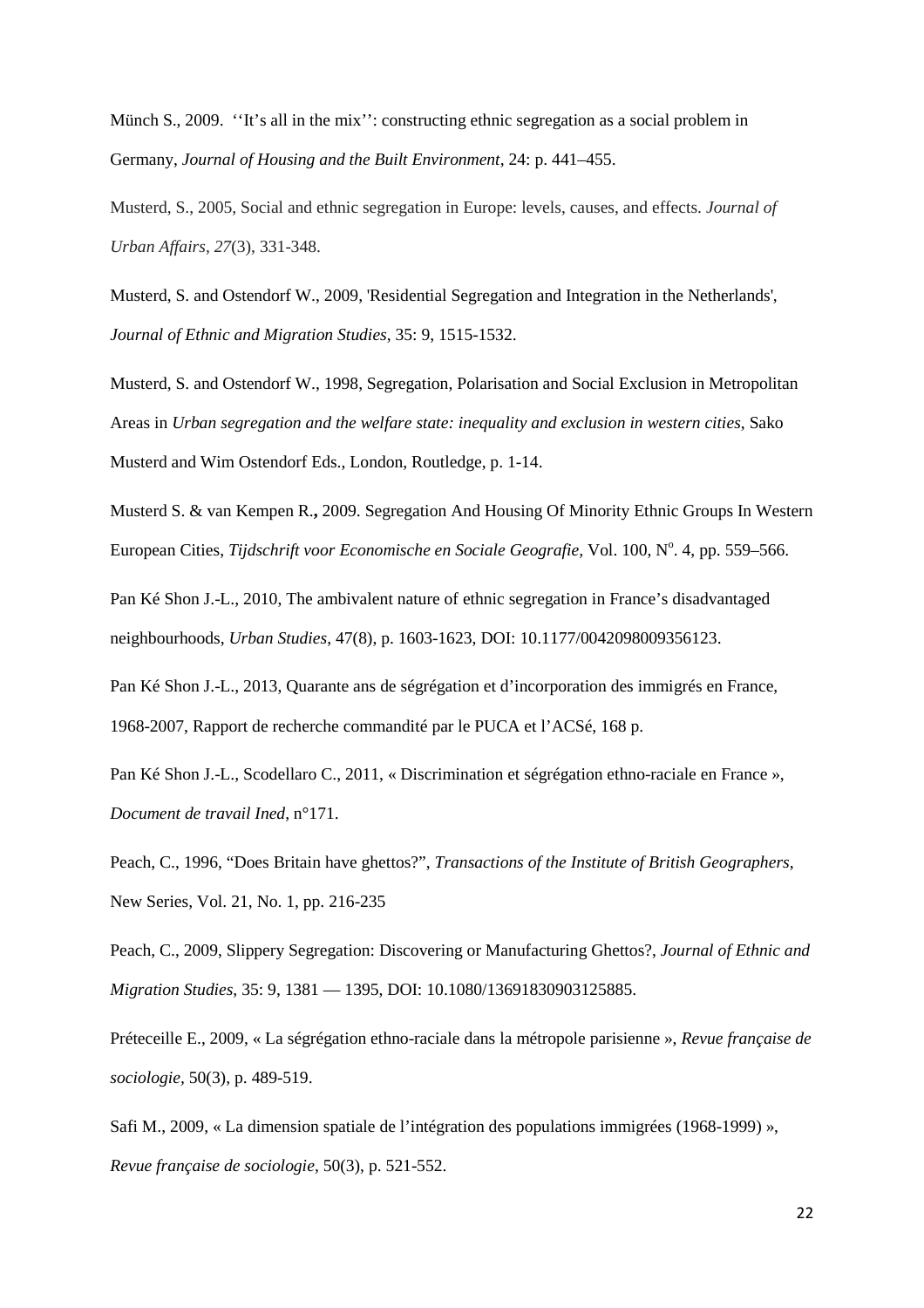Simpson L., 2004, Statistics of racial segregation: measures, evidence and policy. *Urban Studies*, Volume 41, Number 3, pp. 661-681, DOI: 10.1080/0042098042000178735.

Simpson L., 2005, On the Measurement and Meaning of Residential Segregation: A Reply to Johnston, Poulsen and Forrest, *Urban Studies,* 42: 1229.

Simpson L., 2007, Ghettos of the mind: the empirical behaviour of indices of segregation and diversity, *J. R. Statist. Soc.* A, 170, Part 2, pp. 405–424.

Simpson L., Gavalas V., and Finney N., 2008, Population Dynamics in Ethnically Diverse Towns: The Long-term Implications of Immigration, *Urban studies*, 45(1) 163–183,

DOI: 10.1177/0042098007085106.

Tanter A., Toubon J.-C., 1999, Mixité sociale et politiques de peuplement : genèse de l'ethnicisation des opérations de réhabilitation, *Sociétés contemporaines*, n° 33-34, pp. 59-86.

Verdugo G., 2011, Public Housing and Residential Segregation of Immigrants in France (1968-1999), *Population*, Vol. 66, n° 1, p. 171-196.

Verdugo G., 2012, Fragmentation urbaine et chocs économiques : deux déterminants de l'offre de logement sociaux en France, *Économie et Statistique*, n°446

Verdugo G., 2013, Public Housing Magnets: Public Housing Supply and Immigrants' Location Choices, *mimeo*.

Wacquant, L., 1989, Pour en finir avec le mythe des « Cités-ghettos ». Les différences entre la France et les Etats-Unis., *Les Annales de la Recherche Urbaine*, n° 54, p. 21-30.

Wacquant, L., 2007, Parias urbains, Ghetto, banlieues, Etat. Une sociologie comparée de la marginalité sociale, La Découverte, coll. « La Découverte/Poche ».

Zorlu A. and Latten J., 2009, Ethnic Sorting in The Netherlands, *Urban Studies*, 46(9), p. 1899-1923, DOI: 10.1177/0042098009106023.

Zorlu A. et Mulder C. H., 2010, Location Choices of Migrant Nest-Leavers: Spatial Assimilation or Continued Segregation?, IZA DP No. 5141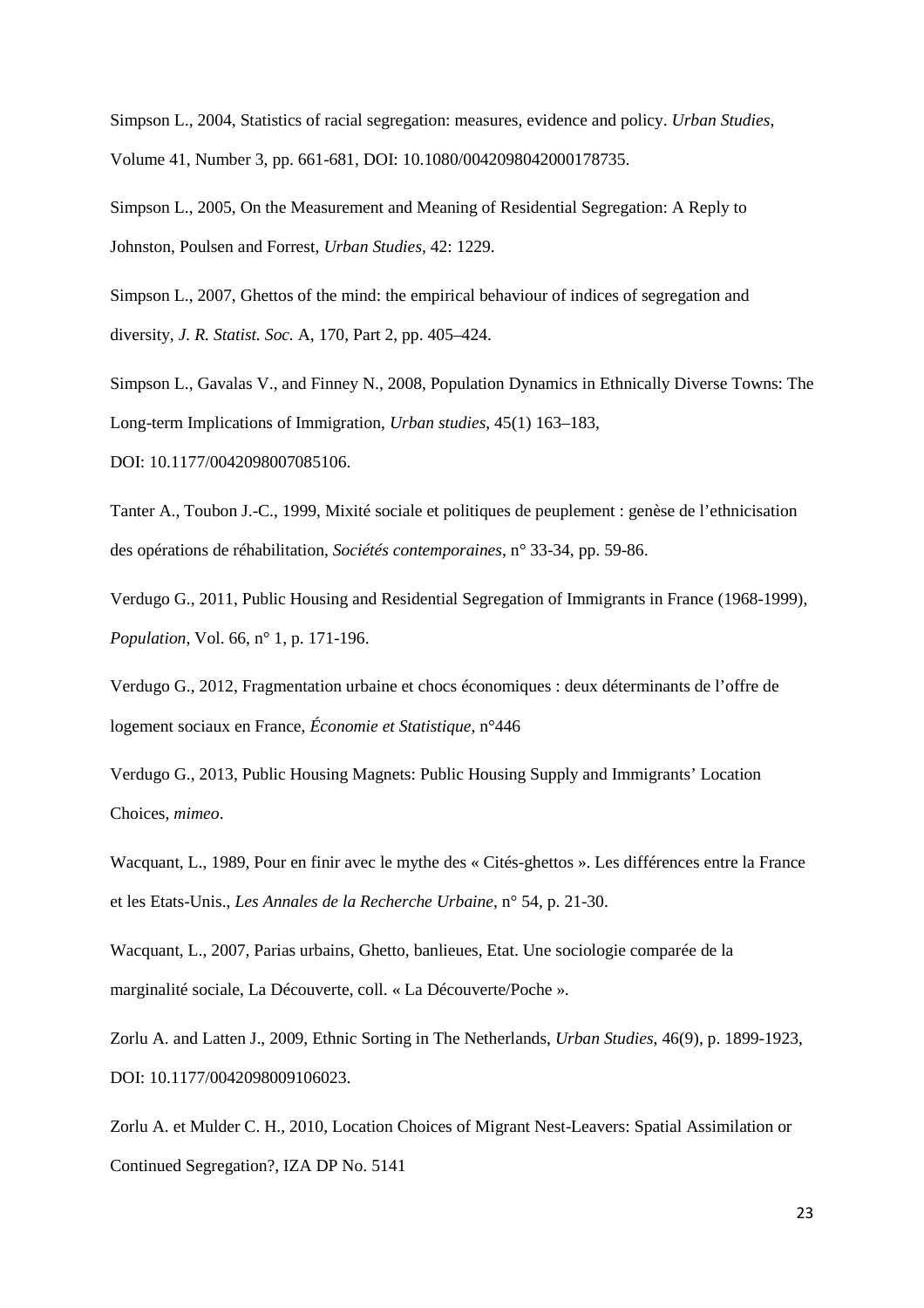#### **Table 1 – Indices of dissimilarity %**

#### **A - ...by national origin**

|          | <b>Observed Indices</b> |           |      |      |      |      |    | Diff. (Observed - Random Indices) |    |      |      |      |  |  |
|----------|-------------------------|-----------|------|------|------|------|----|-----------------------------------|----|------|------|------|--|--|
| Year     |                         | 1968 1975 | 1982 | 1990 | 1999 | 2007 |    | 1968 1975 1982                    |    | 1990 | 1999 | 2007 |  |  |
| Algeria  | 53                      | 44        | 41   | 40   | 40   | 40   | 41 | 33                                | 31 | 29   | 29   | 31   |  |  |
| Morocco  | 54                      | 47        | 44   | 42   | 43   | 41   | 33 | 29                                | 30 | 29   | 30   | 30   |  |  |
| Tunisia  | 43                      | 41        | 38   | 38   | 40   | 40   | 26 | 24                                | 24 | 23   | 24   | 25   |  |  |
| Turkey   | 52                      | 56        | 56   | 55   | 58   | 55   | 25 | 27                                | 34 | 35   | 37   | 38   |  |  |
| Italy    | 27                      | 25        | 24   | 24   | 27   | 27   | 18 | 14                                | 13 | 12   | 12   | 12   |  |  |
| Spain    | 31                      | 29        | 26   | 25   | 28   | 28   | 20 | 17                                | 13 | 11   | 11   | 10   |  |  |
| Portugal | 51                      | 37        | 32   | 28   | 30   | 30   | 35 | 26                                | 22 | 17   | 18   | 18   |  |  |

### **B - …by "geocultural" origin**

|                    |    | <b>Observed Indices</b> |                     |    |      | Diff. (Observed - Random Indices)  |    |    |    |    |    |    |
|--------------------|----|-------------------------|---------------------|----|------|------------------------------------|----|----|----|----|----|----|
| Year               |    |                         | 1968 1975 1982 1990 |    | 1999 | 2007 1968 1975 1982 1990 1999 2007 |    |    |    |    |    |    |
| Sub. Africa        | 47 | 51                      | 46                  | 41 | 38   | 37                                 | 25 | 29 | 31 | 27 | 26 | 28 |
| North Africa       | 43 | 38                      | 37                  | 36 | 38   | 38                                 | 33 | 29 | 29 | 28 | 30 | 31 |
| East Asia          | 60 | 57                      | 51                  | 44 | 41   | 38                                 | 20 | 24 | 33 | 30 | 27 | 26 |
| <b>Middle East</b> | 47 | 50                      | 45                  | 40 | 45   | 42                                 | 24 | 26 | 28 | 25 | 28 | 28 |
| South-Europe       | 25 | 24                      | 21                  | 20 | 22   | 22                                 | 18 | 16 | 14 | 12 | 13 | 13 |
| Other European 26  |    | 27                      | 27                  | 26 | 27   | 27                                 | 16 | 16 | 16 | 15 | 14 | 16 |

Sources: French censuses.

Reference population: Urban units of more than 50,000 inhabitants.

Notes: The left panel displays the weighted average dissimilarity indexes across urban units. The right panel displays the difference between the observed and a random index weighted average. A break in series occurred in 2007 with the implementation of the redesigned Census.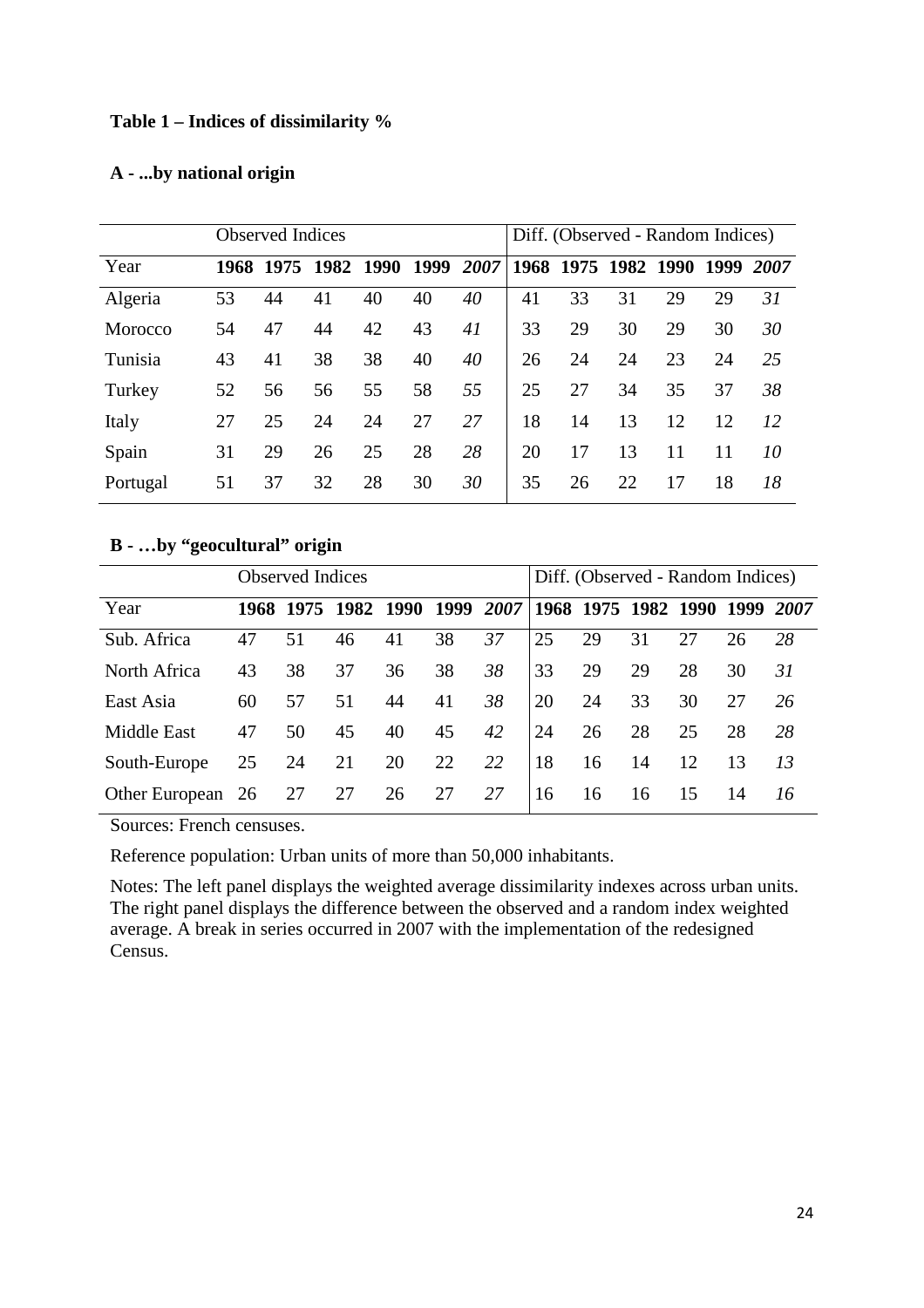#### **Table 2 – Indices of isolation %**

#### **A - ...by national origin**

|          | <b>Observed Indices</b> |     |                                                   |     |     |     |     | Diff. (Observed - Random Indices) |     |        |           |                  |  |  |
|----------|-------------------------|-----|---------------------------------------------------|-----|-----|-----|-----|-----------------------------------|-----|--------|-----------|------------------|--|--|
| Year     |                         |     | 1968 1975 1982 1990 1999 2007 1968 1975 1982 1990 |     |     |     |     |                                   |     |        | 1999 2007 |                  |  |  |
| Algeria  | 5.8                     | 6.0 | 5.5                                               | 4.3 | 4.2 | 5.0 | 4.2 | 3.9                               | 3.2 | 2.3    | 2.2       | 2.7              |  |  |
| Morocco  | 3.3                     | 3.5 | 3.5                                               | 3.7 | 4.6 | 5.1 | 2.8 | 2.6                               | 2.3 | 2.4    | 3.0       | 3.1              |  |  |
| Tunisia  | 2.2                     | 2.5 | 2.6                                               | 2.4 | 2.3 | 2.3 | 1.3 | 1.5                               | 1.5 | 1.3    | 1.3       | 1.4              |  |  |
| Turkey   | $1.6^{\circ}$           | 2.3 | 2.5                                               | 2.9 | 3.7 | 3.7 | 1.2 | 1.9                               | 1.9 | 2.2    | 2.9       | 2.8              |  |  |
| Italy    | 5.3                     | 4.4 | 3.5                                               | 2.9 | 2.3 | 2.1 | 1.2 | 1.1                               | 0.8 | 0.7    | 0.7       | 0.6 <sup>1</sup> |  |  |
| Spain    | 3.8                     | 3.4 | 2.5                                               | 2.0 | 1.6 | 1.3 | 1.2 | 1.1                               | 0.7 | 0.5    | 0.4       | 0.4              |  |  |
| Portugal | 4.8                     | 4.5 | 3.8                                               | 3.1 | 3.1 | 2.9 | 3.7 | 2.2.                              | 1.5 | $1\;1$ | 1.1       | 1.1              |  |  |

### **B - …by "geocultural" origin**

|                                |             | <b>Observed Indices</b> |         |     |     | Diff. (Observed - Random Indices)                           |     |     |     |     |                |     |
|--------------------------------|-------------|-------------------------|---------|-----|-----|-------------------------------------------------------------|-----|-----|-----|-----|----------------|-----|
| Year                           |             |                         |         |     |     | 1968 1975 1982 1990 1999 2007 1968 1975 1982 1990 1999 2007 |     |     |     |     |                |     |
| Sub. Africa                    | 2.5         | 2.7                     | 3.3     | 3.3 | 3.6 | 4.9                                                         | 2.0 | 2.2 | 2.3 | 2.0 | 1.8            | 2.3 |
| North Africa                   | 6.8         | 7.9                     | 8.1     | 7.4 | 7.9 | 9.1                                                         | 4.3 | 4.4 | 4.1 | 3.5 | 4.0            | 4.6 |
| East Asia                      | 0.9         | 1.0                     | 4.0     | 4.2 | 4.4 | 4.5                                                         | 0.7 | 0.7 | 3.3 |     | $3.0\quad 2.9$ | 2.8 |
| Middle East                    | $1.6 \t2.2$ |                         | 2.3     | 2.6 | 3.2 | 3.4                                                         | 1.1 | 1.7 | 1.5 |     | $1.6$ 2.2      | 2.2 |
| South-Europe                   | 7.4         |                         | 7.2 5.9 | 4.9 | 4.3 | 4.0                                                         | 1.8 | 1.8 | 1.3 | 1.0 | 1.0            | 1.0 |
| Other European 4.2 3.8 3.2 2.8 |             |                         |         |     | 2.6 | 3.1                                                         | 1.2 | 1.3 | 1.1 | 0.9 | 0.9            | 1.0 |

Sources: French censuses.

Reference population: Urban units of more than 50,000 inhabitants.

Notes: The left panel displays the weighted average isolation indexes across urban units. The right panel displays the difference between the observed and a random index weighted average. A break in series occurred in 2007 with the implementation of the redesigned Census.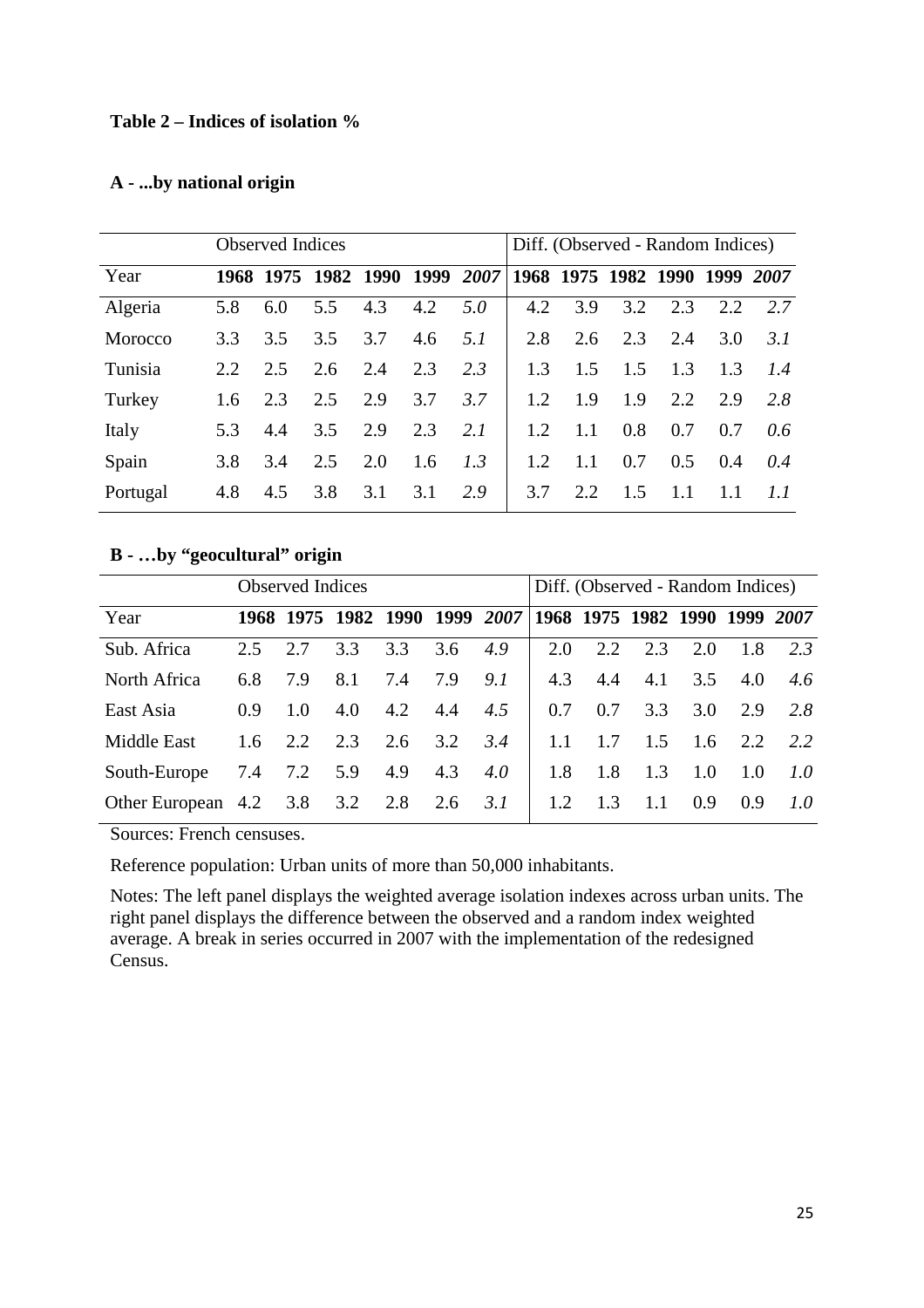|                       | Difference                  |         |         |    |                          |    |    |         |          |     |       |              |    |
|-----------------------|-----------------------------|---------|---------|----|--------------------------|----|----|---------|----------|-----|-------|--------------|----|
|                       | (Observed - Random Indices) |         |         |    |                          |    |    |         |          |     |       |              |    |
| Years of residence in |                             |         |         |    |                          |    |    |         |          | 11- | $16-$ |              |    |
| France                |                             | $0 - 5$ | $06-10$ |    | $11-15$ 16-20 21-30 > 30 |    |    | $0 - 5$ | $6 - 10$ | 15  | 20    | $21-30 > 30$ |    |
| Sub. Africa           | 2007                        | 41      | 43      | 47 | 45                       | 41 | 44 | 26      | 23       | 19  | 20    | 20           | 16 |
|                       | 1999                        | 55      | 62      | 64 | 63                       | 60 | 67 | 27      | 26       | 22  | 18    | 15           | 10 |
| North Africa          | 2007                        | 41      | 45      | 47 | 44                       | 41 | 37 | 29      | 26       | 22  | 21    | 24           | 25 |
|                       | 1999                        | 40      | 53      | 54 | 52                       | 45 | 46 | 27      | 30       | 22  | 28    | 28           | 32 |
| East Asia             | 2007                        | 46      | 53      | 54 | 52                       | 45 | 46 | 26      | 25       | 23  | 21    | 24           | 18 |
|                       | 1999                        | 62      | 75      | 75 | 67                       | 71 | 66 | 36      | 25       | 28  | 20    | 11           | 12 |
| <b>Middle East</b>    | 2007                        | 50      | 59      | 62 | 56                       | 48 | 51 | 27      | 22       | 19  | 22    | 20           | 17 |
|                       | 1999                        | 60      | 74      | 78 | 77                       | 69 | 57 | 21      | 19       | 14  | 13    | 12           | 10 |
| South-Europe          | 2007                        | 32      | 53      | 50 | 48                       | 39 | 24 | 14      | 12       | 13  | 13    | 9            | 13 |
|                       | 1999                        | 25      | 57      | 64 | 67                       | 34 | 20 | 9       | 17       | 12  | 9     | 9            | 7  |

**Table 3 – Effect of years of residence on segregation: Indices of dissimilarity %**

Sources: French censuses.

Reference population: Urban units of more than 50,000 inhabitants.

Notes: The left panel displays the weighted average dissimilarity indexes across urban units. The right panel displays the difference between the observed and a random index weighted average.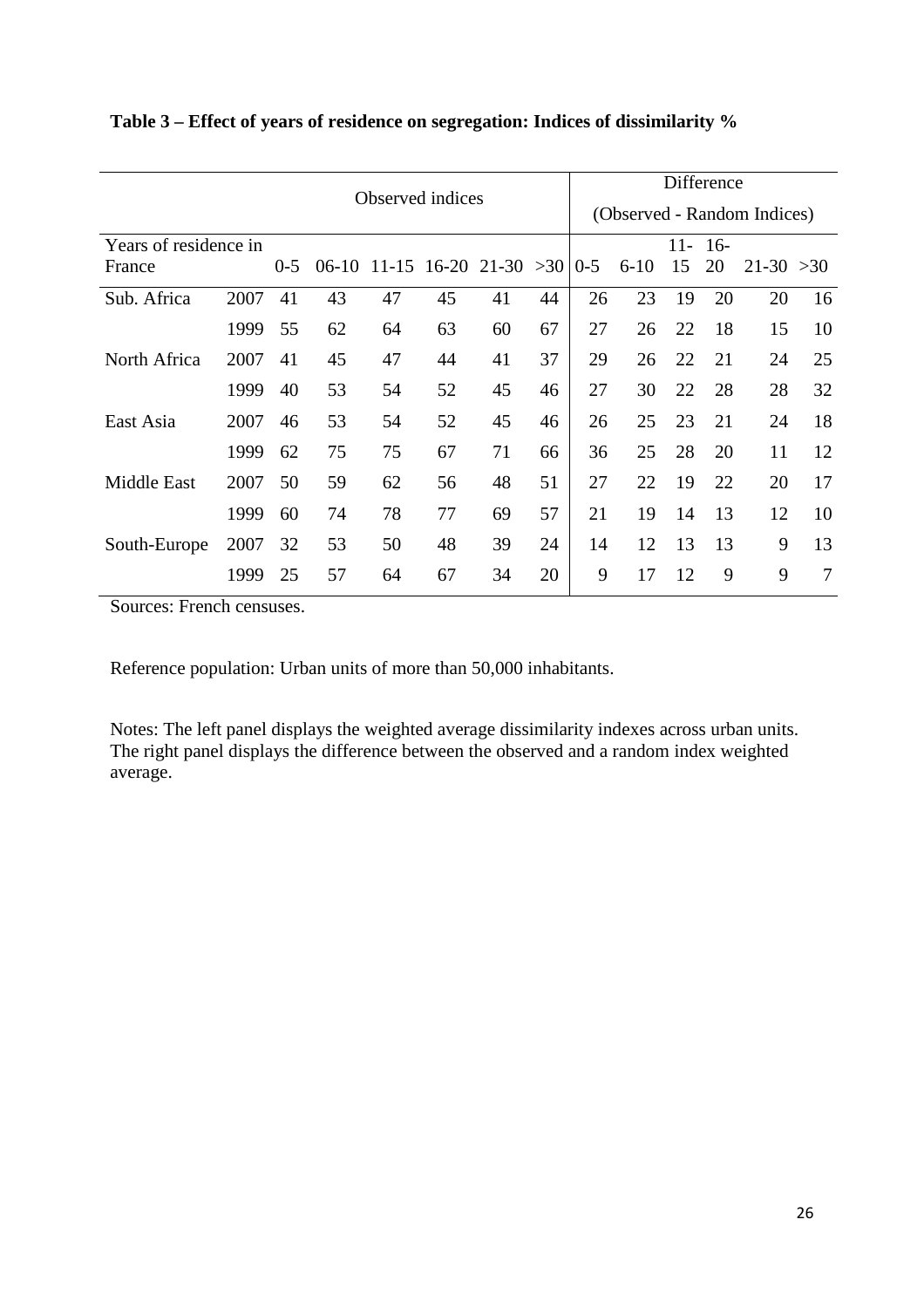|                        |                                      |          | Share of immigrants   |                         |              |  |  |
|------------------------|--------------------------------------|----------|-----------------------|-------------------------|--------------|--|--|
|                        | Dependent variable                   |          | from the same         | Share of immigrants     |              |  |  |
|                        |                                      |          | geocultural origin in | from all origins in the |              |  |  |
|                        |                                      |          | the census tract      |                         | census tract |  |  |
|                        | <b>Length of residence in France</b> | 2007     | 1999                  | 2007                    | 1999         |  |  |
|                        | $>$ 30 years                         | 8.11     | 7.23                  | 10.7                    | 9.5          |  |  |
|                        |                                      | (2.17)   | (2.49)                | (2.51)                  | (2.57)       |  |  |
|                        | $21-30$ years                        | 8.13     | 7.83                  | 11.13                   | 10.31        |  |  |
| <b>North</b>           |                                      | (2.17)   | (2.49)                | (2.52)                  | (2.56)       |  |  |
| Africa                 | $11 - 20$ years                      | 8.43     | 7.84                  | 11.76                   | 10.68        |  |  |
|                        |                                      | (2.17)   | (2.49)                | (2.51)                  | (2.56)       |  |  |
|                        | $< 10$ years                         | 8.83     | 8.02                  | 12.74                   | 11.01        |  |  |
|                        |                                      | (2.16)   | (2.49)                | (2.50)                  | (2.56)       |  |  |
|                        | $>$ 30 years                         | 4.00     | 3.56                  | 11.05                   | 10.12        |  |  |
|                        |                                      | (2.17)   | (2.49)                | (2.52)                  | (2.57)       |  |  |
|                        | $21-30$ years                        | 4.39     | 3.55                  | 11.57                   | 10.18        |  |  |
| Sub-<br><b>Saharan</b> |                                      | (2.18)   | (2.49)                | (2.51)                  | (2.57)       |  |  |
| Africa                 | $11 - 20$ years                      | 4.72     | 3.80                  | 12.23                   | 10.79        |  |  |
|                        |                                      | (2.17)   | (2.49)                | (2.51)                  | (2.57)       |  |  |
|                        | $< 10$ years                         | 5.04     | 3.76                  | 12.55                   | 10.70        |  |  |
|                        |                                      | (2.17)   | (2.49)                | (2.51)                  | (2.56)       |  |  |
|                        | $>$ 30 years                         | 4.37     | 3.76                  | 10.21                   | 10.06        |  |  |
|                        |                                      | (2.25)   | (2.49)                | (2.55)                  | (2.57)       |  |  |
|                        | $21-30$ years                        | 4.27     | 4.60                  | 11.57                   | 10.27        |  |  |
| East-Asia              |                                      | (2.25)   | (2.53)                | (2.54)                  | (2.59)       |  |  |
|                        | $11 - 20$ years                      | 4.55     | 4.44                  | 13.09                   | 11.48        |  |  |
|                        |                                      | (2.20)   | (2.53)                | (2.52)                  | (2.59)       |  |  |
|                        | $< 10$ years                         | 4.72     | 4.18                  | 12.54                   | 11.62        |  |  |
|                        |                                      | (2.18)   | (2.50)                | (2.51)                  | (2.58)       |  |  |
|                        | $>$ 30 years                         | 2.65     | 3.02                  | 10.81                   | 9.89         |  |  |
|                        |                                      | (2.18)   | (2.49)                | (2.52)                  | (2.57)       |  |  |
|                        | $21-30$ years                        | 2.57     | 3.21                  | 10.28                   | 10.57        |  |  |
| <b>Middle</b>          |                                      | (2.18)   | (2.50)                | (2.52)                  | (2.57)       |  |  |
| <b>East</b>            | $11 - 20$ years                      | 2.76     | 3.24                  | 11.26                   | 10.65        |  |  |
|                        |                                      | (2.18)   | (2.50)                | (2.51)                  | (2.57)       |  |  |
|                        | $< 10$ years                         | 3.53     | 3.49                  | 12.58                   | 11.35        |  |  |
|                        |                                      | (2.17)   | (2.49)                | (2.50)                  | (2.57)       |  |  |
|                        | Age                                  | 0.140    | 0.067                 | 0.192                   | 0.089        |  |  |
|                        |                                      | (0.020)  | (0.012)               | (0.025)                 | (0.014)      |  |  |
|                        | $\overline{Age}^2$ /100              | $-0.156$ | $-0.063$              | $-0.169$                | $-0.069$     |  |  |
|                        |                                      | (0.022)  | (0.014)               | (0.027)                 | (0.016)      |  |  |
| N                      |                                      | 234 572  | 178 379               | 234 572                 | 178 379      |  |  |

**Table 4 – The effect of length of residence in France on the share of immigrants in the census tract in 2007 and 1999 for non-Europeans. Extract, OLS estimates.**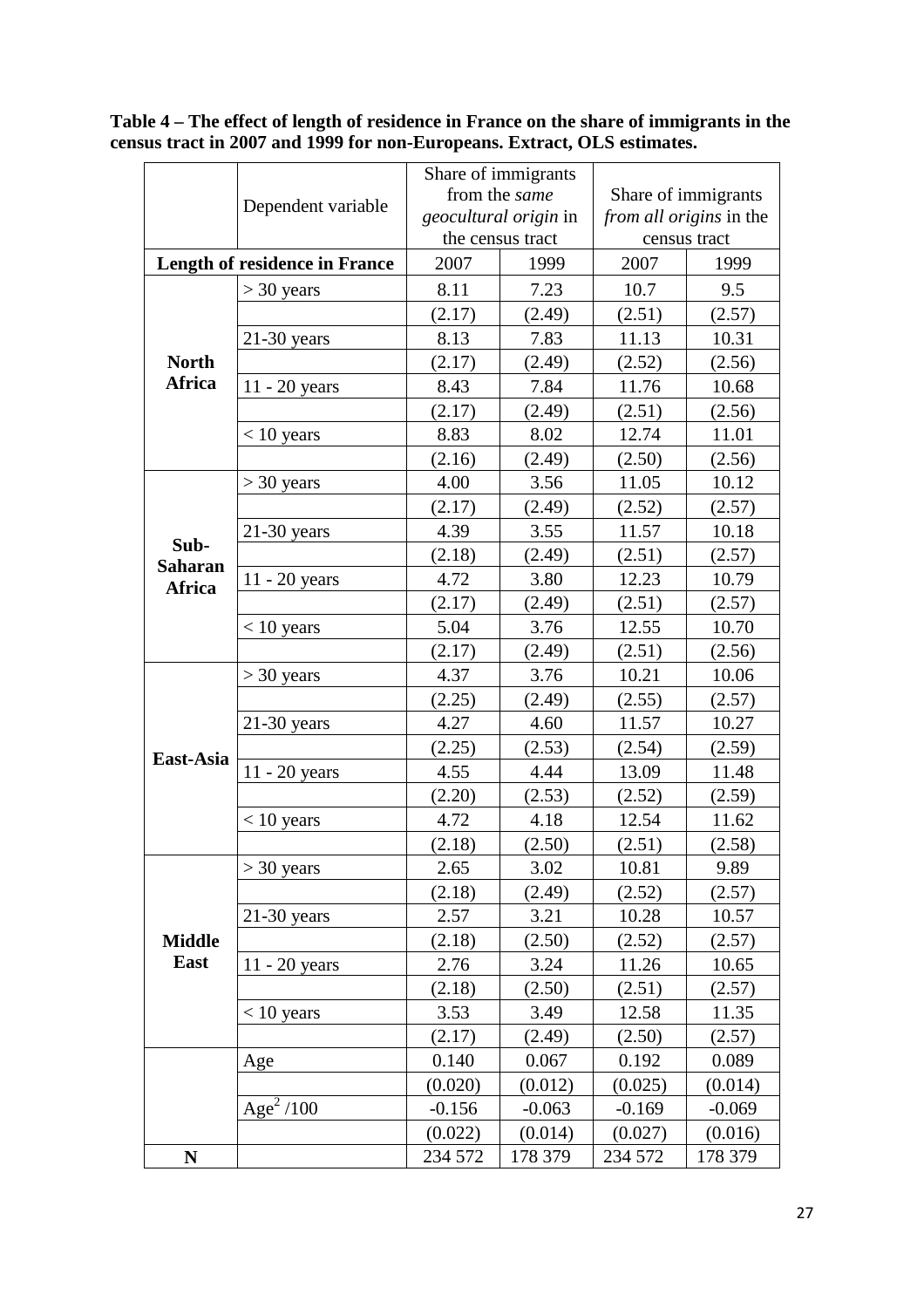Reference population: Immigrants aged 20-65, household reference persons, Urban Unit>50,000 inhabitants, arrived in France at 20 years old or more.

Source: French 2007 and 1999 census.

Interpretation: OLS estimates of a regression where the dependent variable is the share of immigrants in the neighbourhood from the same geocultural origin (Column 1 & 2) or from all origins (Column 3 & 4). Other variables included in the model control for age, age squared, type of household (5 categories), education (5 categories), SOC plus labour market activity (7 categories) and fixed effects for each urban unit (Complete results are available upon request from the authors). Robust standard errors clustered at the census tract level in parenthesis.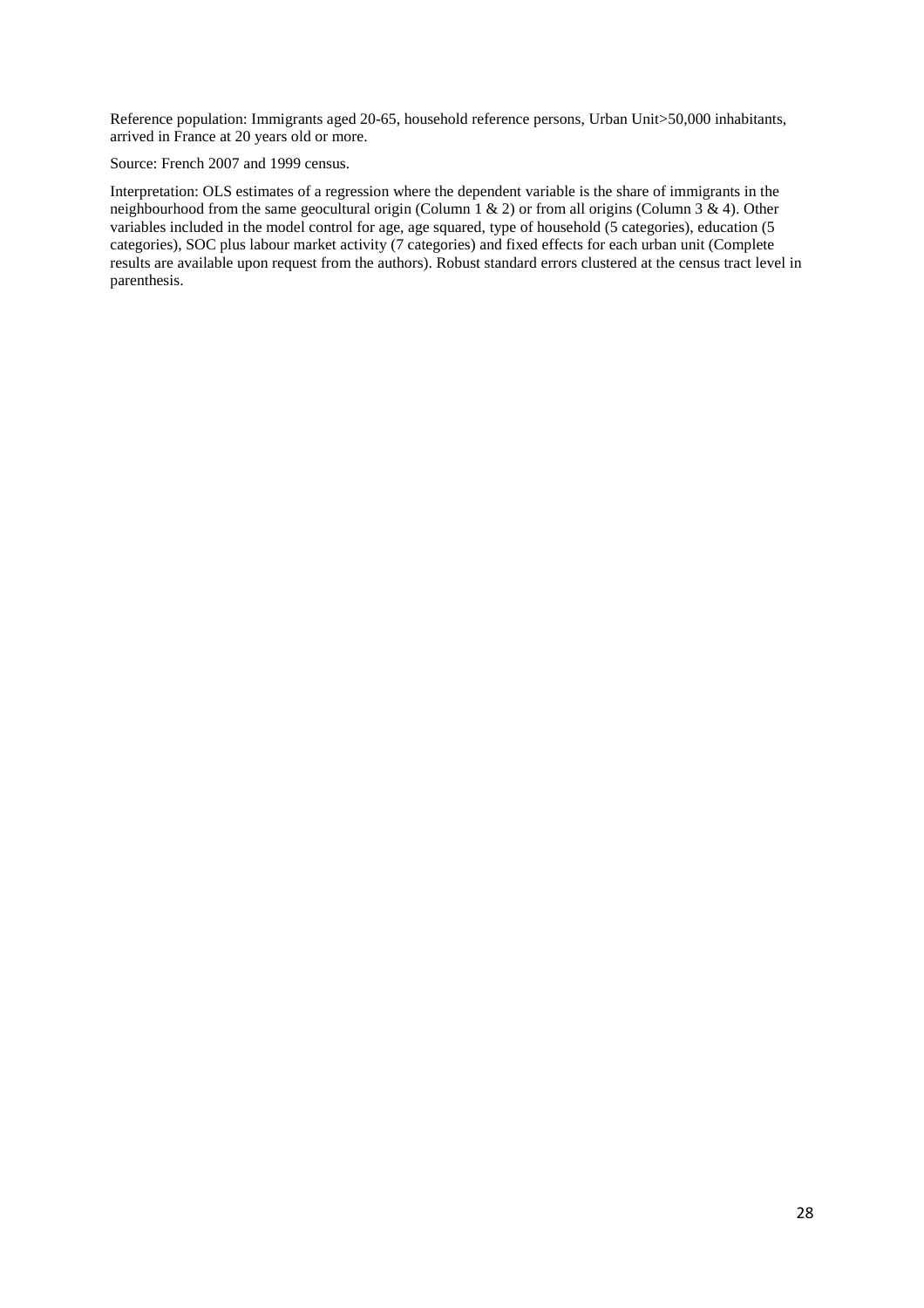

**Fig. 1 – Distribution of immigrants groups by share of immigrants from the same national origin in the census tract in 2007**

Reference population: Urban units of more than 50,000 inhabitants.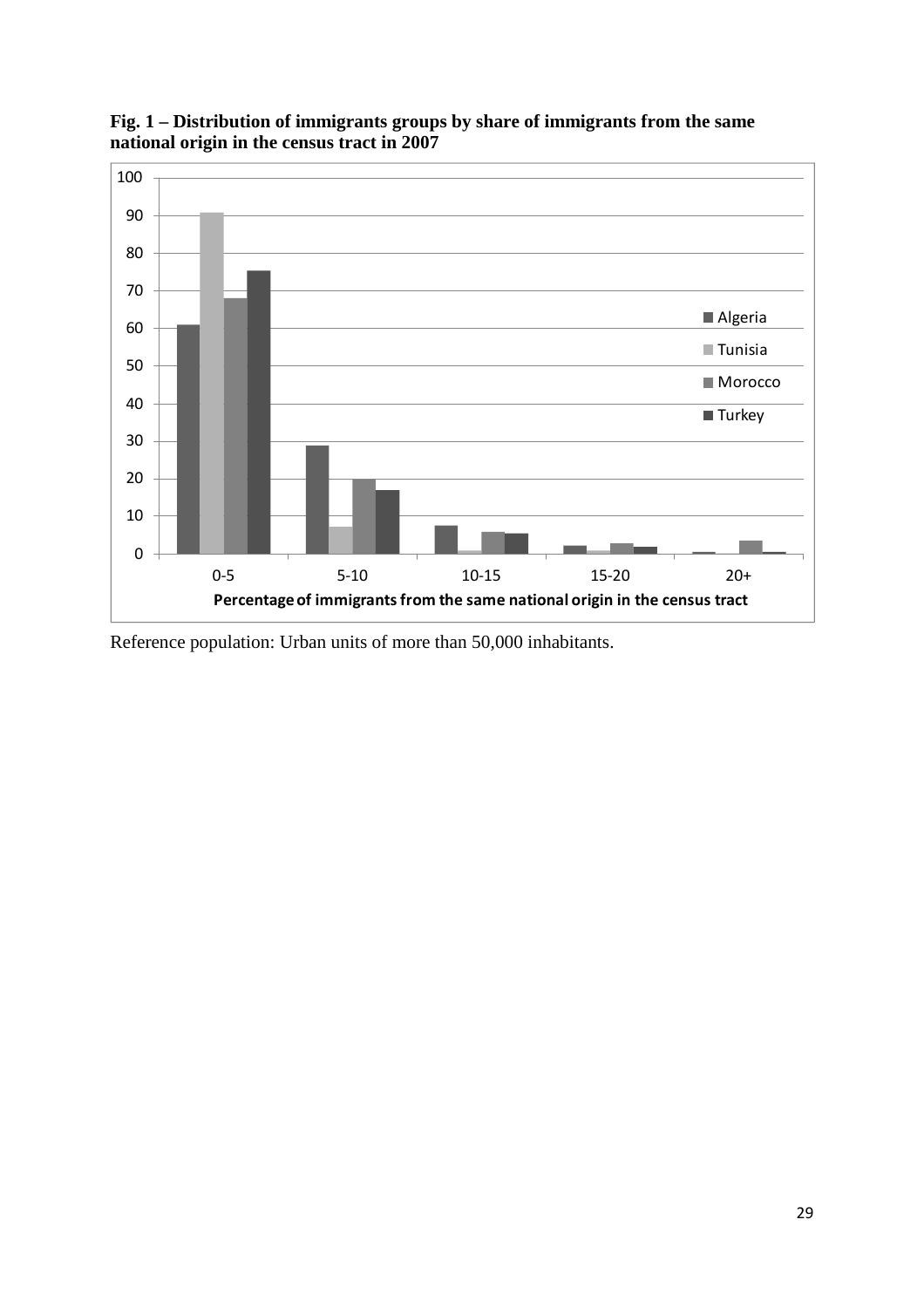

**Fig. 2 – Cumulative distribution of the immigrant group by share of immigrants from the same region in the census tract in 2007** 

Reference population: Urban units of more than 50,000 inhabitants.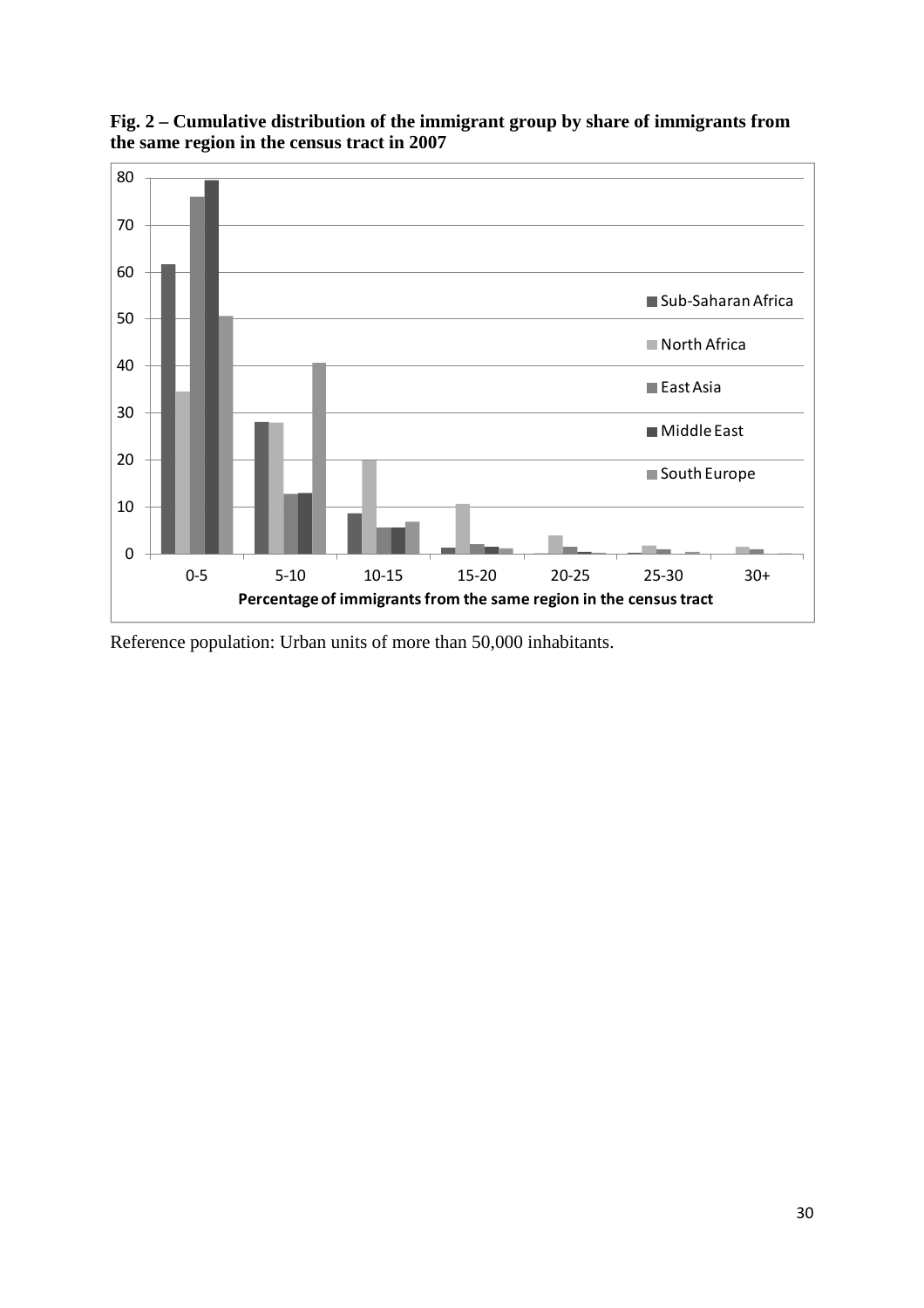

**Fig. 3 – Distribution of non-European immigrants by share of immigrants from all origins in the census tract from 1968-2007** 

Reference population: Urban units with more than 50,000 inhabitants.